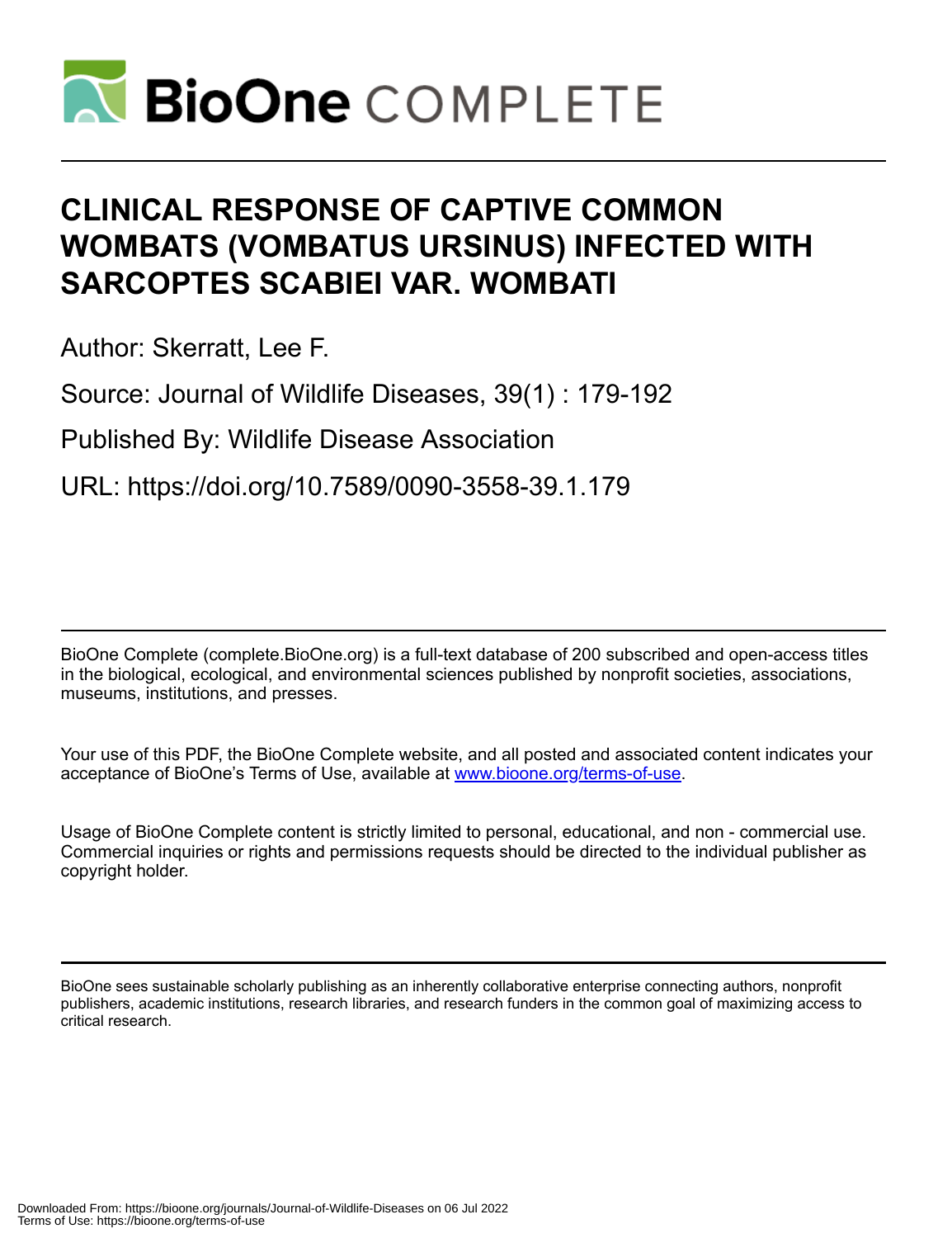# **CLINICAL RESPONSE OF CAPTIVE COMMON WOMBATS (VOMBATUS URSINUS) INFECTED WITH SARCOPTES SCABIEI VAR. WOMBATI**

# Lee F. Skerratt<sup>1,2,3</sup>

<sup>1</sup> University of Melbourne, School of Veterinary Science, Veterinary Clinical Centre, 250 Princes Highway, Werribee, Victoria 3030, Australia

<sup>2</sup> Current address: US Department of the Interior, US Geological Survey, National Wildlife Health Center,

6006 Schroeder Road, Madison, Wisconsin 53711, USA

<sup>3</sup> Corresponding author (email: lskerratt@usgs.gov)

ABSTRACT: Seven common wombats (*Vombatus ursinus*) were exposed and two of these were re-exposed to *Sarcoptes scabiei* var. *wombati* (Acari: Sarcoptidae). For wombats exposed for the first time, five exposed to 5,000 mites on their shoulder developed moderate to severe parakeratotic mange after 11 wk compared with two given 1,000 mites that developed mild clinical signs of mange after 11 wk. For re-exposed wombats, one of two given 5,000 mites developed mild parakeratotic mange and the other developed severe parakeratotic mange. Initial signs of mange were erythema followed by parakeratosis, alopecia, excoriation and fissuring of parakeratotic crust and skin. Erythema usually became apparent within 14 days after exposure (DAE) or within 24 hrs of re-exposure. Parakeratosis was visible 14–21 DAE and alopecia first occurred 35–77 DAE. Clinical signs increased in severity over time and lesions spread slowly from the site of exposure. Mangy wombats scratched excessively, lost weight, and exhibited a significant neutrophilia compared with control wombats. Treatment of mange with three injections of ivermectin, 300  $\mu$ g/kg, 10 days apart led to complete resolution of clinical signs. However mites were not entirely eliminated until wombats received a second regime of treatment.

*Key words:* Clinical pathology, clinical signs, common wombat, experimental infection, sarcoptic mange, *Sarcoptes scabiei, Vombatus ursinus.*

# **INTRODUCTION**

Sarcoptic mange caused by *Sarcoptes scabiei* var. *wombati* currently occurs throughout the range of the common wombat (*Vombatus ursinus*) in southeast Australia and has the potential both to dramatically reduce the local abundance of wombats and threaten the survival of small isolated populations (Martin et al., 1998). However there has been little investigation of sarcoptic mange in wombats and the application of knowledge of *S. scabiei* in humans and other animals to this unique fossorial marsupial herbivore may be inappropriate (Skerratt et al., 1998). The histopathologic changes in skin and internal organs of common wombats with severe parakeratotic sarcoptic mange have been investigated (Skerratt, 1998). The lesions in affected wombat skin are similar to those found in other animals and humans except for the consistently mild inflammatory infiltrate seen in the dermis of wombats compared with the variable response seen in other animals and humans (Skerratt, 1998). In addition, concurrent disease, which is a risk factor for severe parakeratotic sarcoptic mange in other animals and humans, is rare in free-living wombats (Skerratt, 1998).

Clinical signs, intensity of mite infection, and clinical pathology in free-living wombats with severe hyperkeratotic sarcoptic mange were recently investigated (Skerratt et al., 1999). Clinical signs of parakeratosis and alopecia were correlated with intensity of infection and several clinical pathologic changes indicative of anemia, inflammation, and starvation were seen (Skerratt et al., 1999). However, the published data provide no information on the temporal development of clinical signs or clinical pathologic changes. Such information is essential for diagnosing infections of short duration and for understanding the effects of mange on wombats. Therefore, the purpose of the study was to examine the clinical and clinical pathologic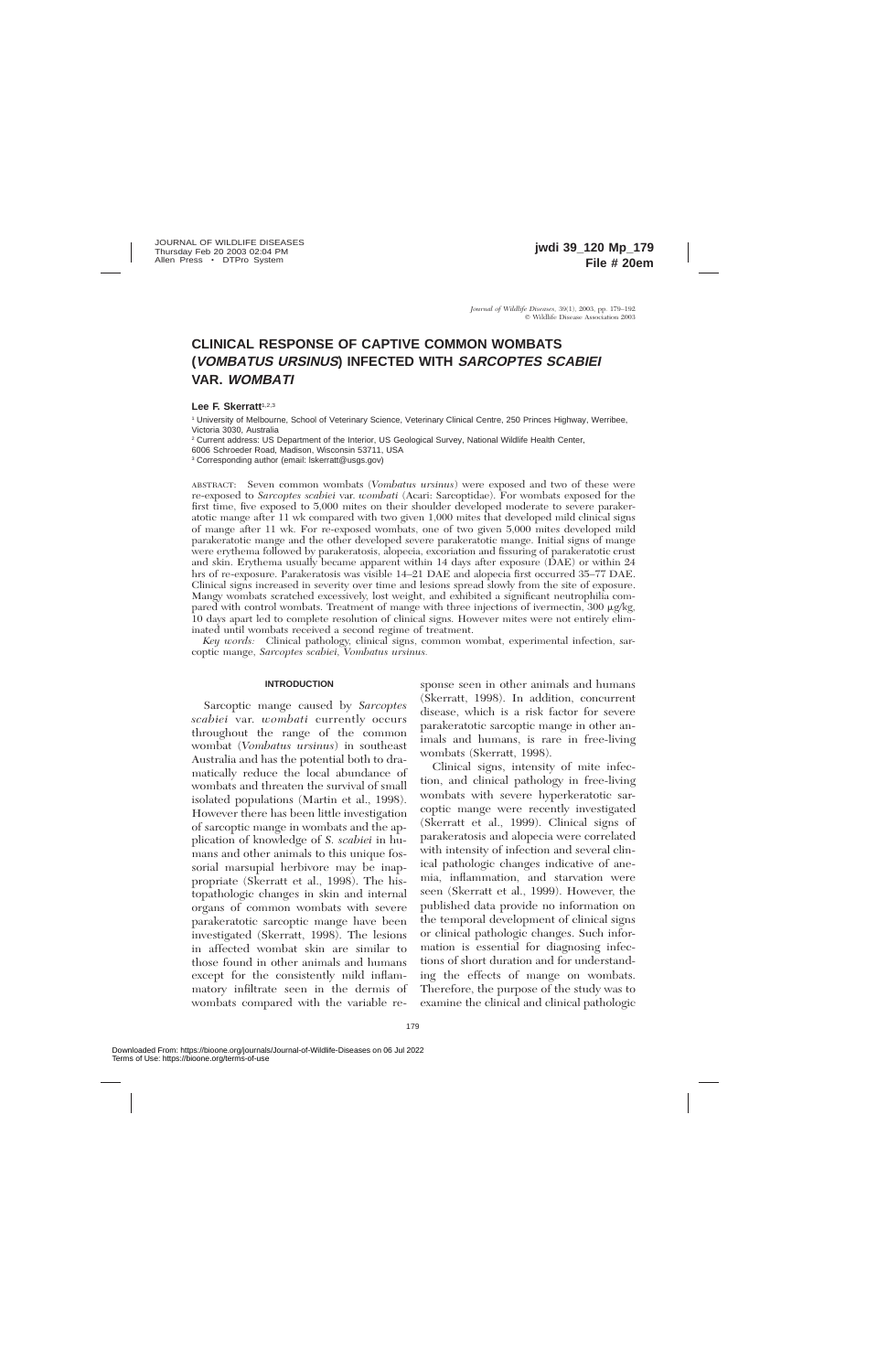responses of wombats exposed and re-exposed to varying numbers of mites.

# **MATERIALS AND METHODS**

#### **Collection and preparation of animals**

Eight female and one male free-living subadult and adult common wombats (mean weight of 23 kg) were trapped on a cattle farm at Glenburn, Victoria, Australia (37°26'S,  $145^{\circ}25'E$ ) by placing cage traps over active burrow entrances (McIlroy, 1976). Wombats without signs of sarcoptic mange (Skerratt et al., 1999) were transported to the Veterinary Clinical Centre (University of Melbourne, Werribee, Victoria), and housed in 20 m2 cattle pens inside a shed. Each pen had a male and female or two females. The pens contained two kennels and a bed of straw on a concrete floor. Wombats were fed lucerne and clover hay, fresh oats, carrots, and straw and were given fresh water daily. They appeared to adjust to captivity within a few days.

A 10 cm2 skin scraping was taken from the shoulder of wombats brought into captivity. Skin scrapings were examined under a stereomicroscope for the presence of mites. *Sarcoptes scabiei* were not found, however, five wombats were lightly infected with the endemic mite *Acaroptes vombatus,* which is regularly present on wombats and is usually not associated with skin disease (Skerratt, 1998). Therefore, all wombats were given two subcutaneous treatments of ivermectin at 200 ug/kg (Ivomec, Merck Sharp & Dohme Australia, South Granville, New South Wales, Australia) 10 days apart to eradicate *A. vombatus* and any undetected *S. scabiei.* All wombats were infested with ticks, mostly the common wombat tick (*Aponomma auruginans*), but some were infested with a few *Ixodes tasmani.* Ticks were removed manually if still attached following ivermectin treatment.

#### **Collection and preparation of S. scabiei**

Two free-living adult common wombats with severe mange were collected from Kinglake  $(37°32'S, 145°22'E)$  and Healesville  $(37°41'S, 145°2E)$ 145°32′E), Victoria. Mangy wombats were euthanized with pentobarbitone sodium (162.5 mg/kg, Lethabarb, Virbac, Peakhurst, New South Wales, Australia) and mites were collected from skin and parakeratotic crust placed in petri dishes in a metal tray which was vibrated and warmed by a magnetic stirrer hot plate. This stimulated mites to move out of skin and parakeratotic crust (Sheahan and Hatch, 1975). Mites in petri dishes were counted using a stereomicroscope. The wombat from which mites were collected for the first experiment



FIGURE 1. Schematic representation of experimental infection of wombats with *Sarcoptes scabiei* var. *wombati.* In the first part of the experiment, two wombats were exposed to 1,000 mites and there were two control wombats. Wombats were treated with ivermectin after 3 mo. At 8 mo, two wombats were re-exposed and five were exposed for the first time to 5,000 mites; there were two control wombats. Wombats were treated with ivermectin 3 mo later.

(see below) was dead 24 hr before mites were harvested. For the second experiment, mites were harvested immediately after the wombat was euthanized and were kept at room temperature or at 10 C overnight before being transferred to experimental wombats.

#### **Study design (Fig. 1)**

*Experiment 1:* A pilot study to see if wombats would develop mange after being exposed to approximately 1,000 mixed life-cycle stages of *S. scabiei* was conducted. Four healthy wombats were held in captivity for 35 days prior to exposure in order to allow them to adapt to captivity and for the acaricidal activity of the ivermectin treatment to wane. In swine, given a similar treatment regime of ivermectin, acaricidal activity, which prevents *S. scabiei* infection, persists for 9 days after treatment (Arends et al., 1999). Two wombats were exposed simultaneously and two remained as unexposed controls and were kept separate from the exposed wombats. Eleven weeks after exposure to mites, all wombats were treated with three doses of ivermectin at 300  $\mu$ g/kg, each dose given 10 days apart. Wombats were also given long acting penicillin injections, procaine and benzathine penicillin, 15 mg/kg and 11 mg/kg, respectively (Norocillin LA, Heriot, Rowville, Victoria, Australia).

*Experiment 2:* Five months after wombats were treated for mange in experiment 1, three additional wombats, which had been in captivity for 90 days were exposed simultaneously to approximately 5,000 mixed life-cycle stages of mites. The four wombats from the first exper-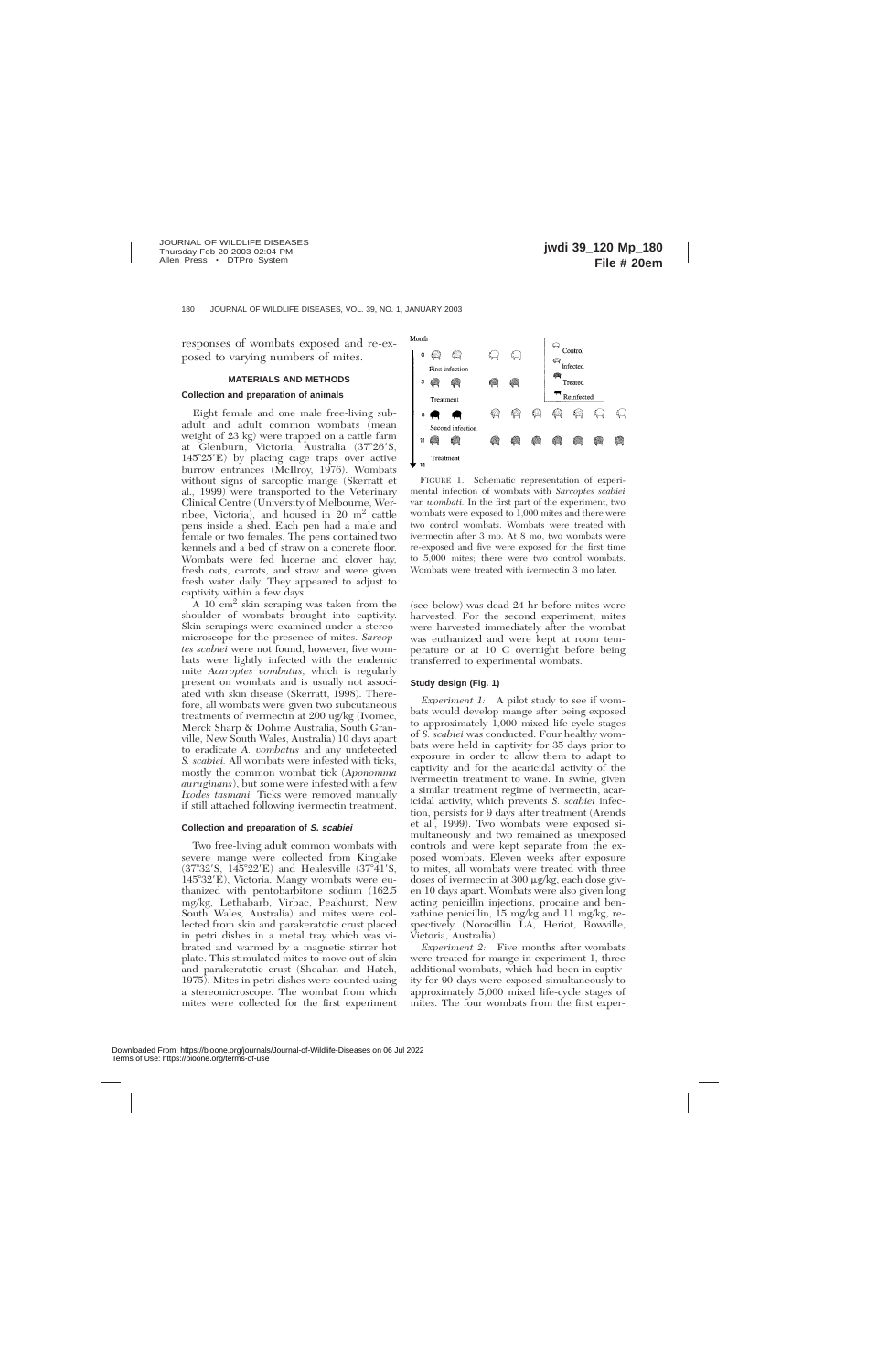iment were also exposed to 5,000 mites, which was the second time that two of these animals had been exposed. These two wombats were exposed on the right shoulder opposite to the left shoulder exposed in the first experiment. Therefore seven wombats were exposed to 5,000 mites, five for the first time and two reexposed. Two animals that had been in captivity for 9 mo were kept separate as unchallenged controls. All wombats were treated with ivermectin and penicillin 11 wk after exposure to mites using the same regime as in experiment 1.

Wombats were anesthetized with tiletamine/ zolazepam at 4 mg/kg (Zoletil, Virbac, Peakhurst, New South Wales, Australia) in order to brush mites from petri dishes onto an area of approximately  $500 \text{ cm}^2$  on their left shoulder. Wombats were anesthetized once a week for 5 wk and then once biweekly for 6 wk to visually assess the skin, to monitor clinical signs of sarcoptic mange, and to take 7 mm diameter skin biopsies to examine the cellular response to mite infection. In addition to tiletamine/zolazepam, wombats were given local anesthetic, lignocaine hydrochloride 20–40 mg (2% Lignocaine, Troy Laboratories, Smithfield, New South Wales, Australia), at the site for biopsy. Biopsy wounds were sutured with 0.4 mm thick nylon suture (Vetafil, Bengen, Germany). At this time wombats were weighed and blood taken from the cephalic vein for hematology and serum biochemistry.

Skin scrapings (10 cm2) or skin biopsies were taken during and at the end of experiments from shoulders exposed to mites to determine the intensity of mite infection (mites/cm2). These were macerated in 10% potassium hydroxide in test tubes placed in boiling water until the skin had dissolved. To determine the number of mites, the solution was made up to 10 ml with water and an aliquot of between 1– 5 ml, depending on the density of mites and the solution's opacity, was examined under a stereomicroscope. If the density of mites was very high, then a 1 ml aliquot was added to 9 ml of water and an aliquot of between 1–5 ml of this solution was taken depending on the density of mites (Skerratt et al., 1999). On day 77 after exposure, each mangy and control wombat was monitored for 10 min when not sleeping, eating, or drinking to determine the proportion of time spent scratching.

Hematologic parameters were measured using a Coulter Counter, Model S-Plus 4, impedance hematology analyser, calibrated with human blood (Coulter Electronics, Hialeah, Florida, USA), and by examination with a compound microscope of a blood smear stained by the May-Gruenwald-Giemsa method (Strumia,

1963). Electrolyte concentrations were determined by the ion-specific potentiometry method (Baker and Silverton, 1985) using a Vet Lyte electrolyte analyser (Idexx Laboratories, Zetland, New South Wales, Australia). Calcium, phosphate, urea nitrogen, creatinine, glutamate dehydrogenase, alkaline phosphatase, aspartate aminotransferase, and creatine kinase concentrations were determined colorimetrically with a Cobas Mira spectrophotometer (Roche Diagnostics, Branchburg, New Jersey, USA) using reagents and methods from Trace Scientific (Baulkham Hills, New South Wales, Australia). Albumin and total protein concentrations were determined colorimetrically using methods and reagents from Randox Laboratories (Crumlin, Antrim County, UK). Electrophoretograms were performed on Gelman super sepraphore mylar supported cellulose acetate strips in a Gelman semi-micro electrophoresis chamber. The strips were stained with Ponceau S and scanned with a Gelman ACD-18 densitometer (Gelman Sciences, Ann Arbor, Michigan, USA).

# **Data analysis**

Changes in weight and hematologic and serum biochemical parameters between 0 and 77 days after exposure (DAE) were compared for infected and control wombats. Differences were assessed for significance using the Student's two tailed *t*-test, for paired and independent samples assuming either equal or unequal variances or the Mann-Whitney *U-*test (Sokal and Rohlf, 1997). When differences were significant, a repeated measures general linear model was used to test whether the change in the parameter during the course of the experiment at 0, 19, 34, and 77 DAE, was significantly different between exposed and control wombats (Sokal and Rohlf, 1997). The coefficient of rank (Spearman's) correlation, one tailed, was used to determine the correlation between two continuous variables (Sokal and Rohlf, 1997). All statistical calculations were performed either using a hand calculator or SPSS<sup>®</sup> for Windows 8.0 (SPSS Inc., Chicago, Illinois, USA). Differences were regarded as significant when  $P<0.05$ . Two exposed wombats, No. 1 and No. 7, were excluded from statistical tests since one (No. 1) did not develop clinical signs of mange apart from erythema and excoriation and another (No. 7) died during the course of the experiment.

#### **RESULTS**

#### **Clinical observations**

All exposed animals developed clinical signs of sarcoptic mange whether wombats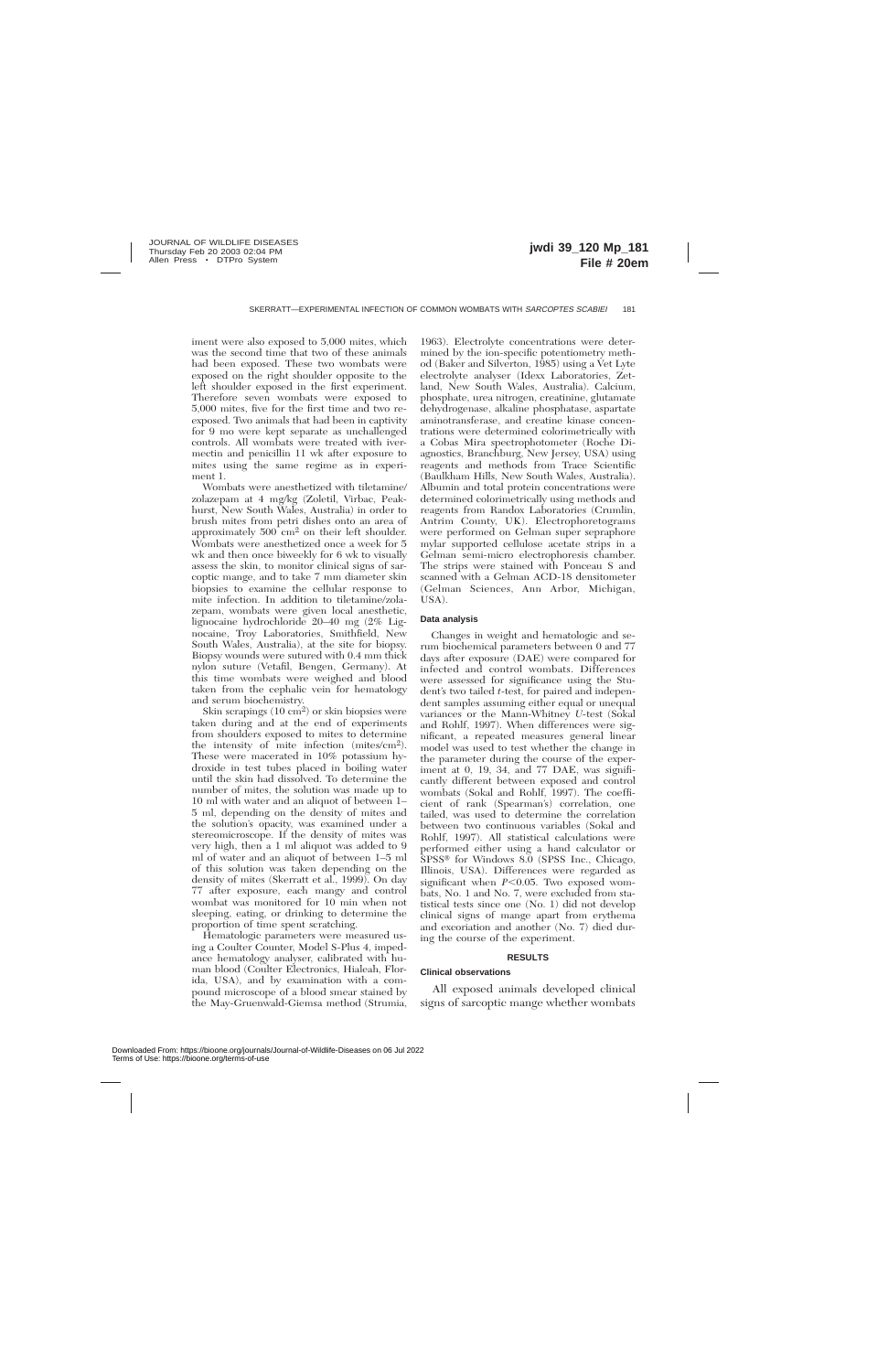had  $1,000 (n=2)$  or  $5,000 (n=7)$  *S. scabiei* placed on their shoulder or whether wombats were exposed for the first time  $(n=7)$ or re-exposed  $(n=2)$ . Seven exposures resulted in erythema, parakeratosis, alopecia, and excoriation and fissuring of parakeratotic scale and skin. These occurred in one wombat (No. 2) given 1,000 mites for the first time, four (Nos. 3–6) given 5,000 mites for the first time, and two (Nos. 1 and 2) re-exposed to 5,000 mites (Table 1). In contrast, two exposures led to only some of the above clinical signs, erythema, and excoriation in a wombat (No. 1) given 1,000 mites for the first time and parakeratosis and fissuring of parakeratotic scale and skin in a wombat (No. 7) given 5,000 mites for the first time (Table 1). Previous infection with *Acaroptes* did not appear to affect the outcome of exposure to *S. scabiei* (Table 2). The four control wombats did not develop lesions.

Although the rate of development of lesions varied among wombats given a similar number of mites, clinical signs of mange developed earlier and lesions progressed more rapidly on wombats exposed to 5,000 mites compared with wombats exposed to 1,000 mites (Fig. 2, Table 1). In addition, erythema was seen earlier but lesions developed at a slower rate in re-exposed wombats (Fig. 2). This was seen especially in wombat (No. 2), which had previously developed mild sarcoptic mange (Table 1). The sequence of development of clinical signs of sarcoptic mange in eight of nine wombats was erythema, shortly followed by parakeratotic scale, which was adherent to the skin, and then several weeks later alopecia, excoriation, and fissuring of parakeratotic scale and skin (Table 1, Fig. 2).

The time of onset and rate of development of erythema, parakeratotic scale, and hair loss in each wombat are given in Table 1. Lifting of parakeratotic scale from the skin correlated with initial signs of alopecia. However, once parakeratotic scale started to build up and form a crust it was less likely to lift. Signs of excoriation were

evident in two wombats (Nos. 1 and 2) given 1,000 mites by 77 DAE and in six of seven wombats (Nos. 3–6 and 1 and 2 upon re-exposure) given 5,000 mites by 49 DAE. Fissuring of skin and parakeratotic crust first became apparent by 49 DAE and was present in all wombats that were exposed for the first time to 5,000 mites by 77 DAE.

# **Lesion distribution**

During the course of infection, erythema and parakeratosis spread from the site of exposure on the left shoulder onto the face and along the flanks. The parakeratosis also thickened to form a parakeratotic crust, several millimeters thick on the shoulder of six wombats (Table 2). Erythema spread to the ventral surfaces of the thorax and abdomen and to the medial surface of the legs. Alopecia was confined mainly to the shoulder region but its severity increased during the experiment. Excoriation was evident on shoulders, flanks, and ventral surfaces. Fissuring of parakeratotic crust and skin was confined to the shoulders and flanks. The right shoulder, opposite the one exposed, developed erythema and some parakeratosis by 77 DAE in four wombats that developed severe parakeratotic sarcoptic mange on their left shoulder. In three wombats that developed mild to moderate parakeratotic sarcoptic mange on their left shoulder, the right shoulder showed little to no signs of sarcoptic mange.

# **Mite populations**

*Sarcoptes scabiei* were recovered from eight of nine clinically affected wombats at the end of the experiments; six of seven wombats exposed for the first time and two of two re-exposed wombats (Table 2). Intensity of infection increased dramatically in wombats that were initially exposed to 5,000 mites (Table 2). Intensity of infection did not appear to increase greatly in one wombat (No. 2) exposed to 1,000 mites and mites were not found on another wombat (No. 1) given 1,000 mites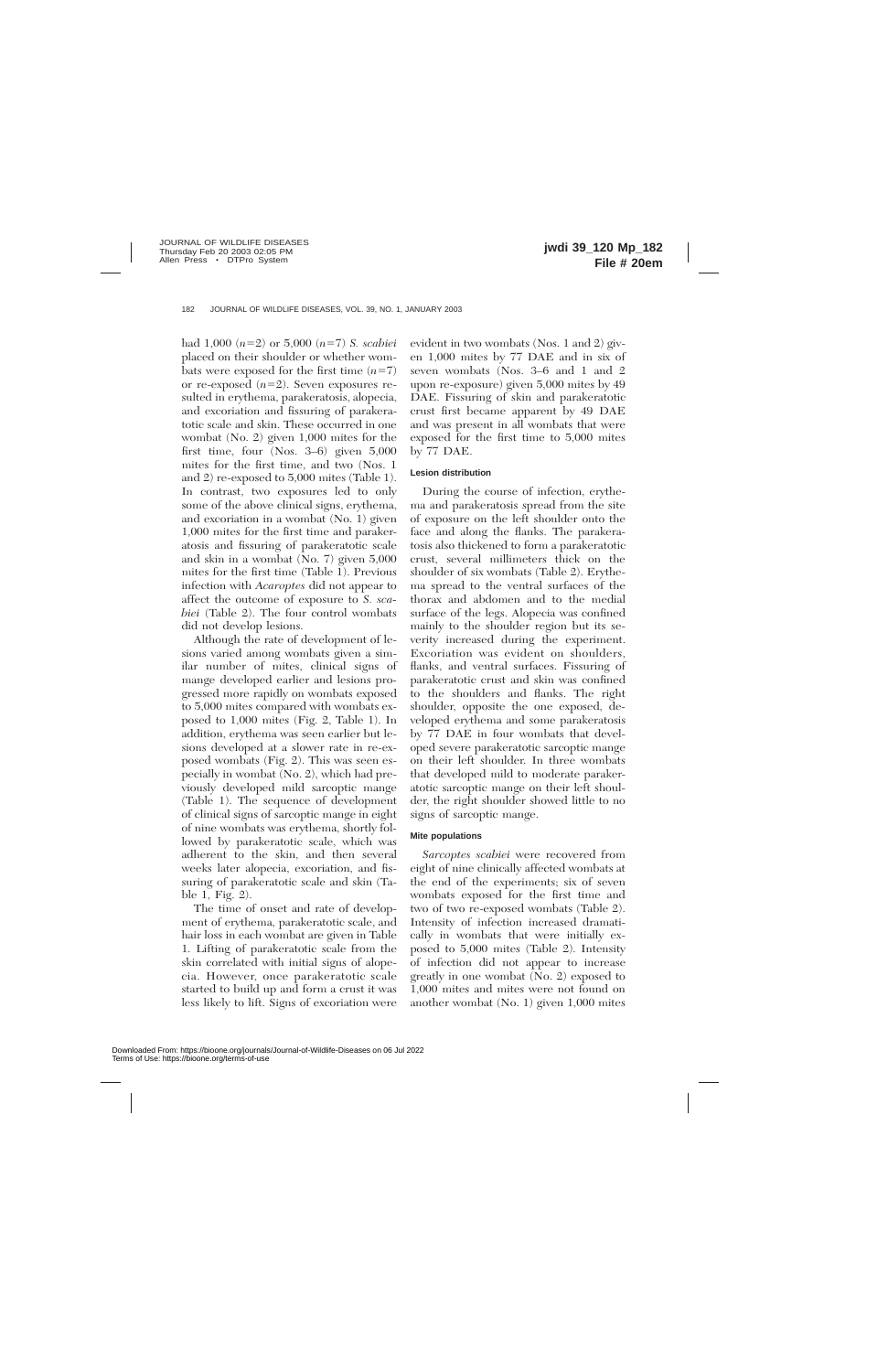| J<br>İ<br>Í                                                                                                                                                                                                                         |                                                                        |
|-------------------------------------------------------------------------------------------------------------------------------------------------------------------------------------------------------------------------------------|------------------------------------------------------------------------|
| i                                                                                                                                                                                                                                   |                                                                        |
| í                                                                                                                                                                                                                                   |                                                                        |
|                                                                                                                                                                                                                                     |                                                                        |
|                                                                                                                                                                                                                                     |                                                                        |
|                                                                                                                                                                                                                                     |                                                                        |
| ì                                                                                                                                                                                                                                   |                                                                        |
| i<br>i                                                                                                                                                                                                                              |                                                                        |
| Ì<br>ì                                                                                                                                                                                                                              |                                                                        |
|                                                                                                                                                                                                                                     |                                                                        |
|                                                                                                                                                                                                                                     |                                                                        |
|                                                                                                                                                                                                                                     |                                                                        |
|                                                                                                                                                                                                                                     |                                                                        |
| ł                                                                                                                                                                                                                                   |                                                                        |
|                                                                                                                                                                                                                                     |                                                                        |
| ĺ                                                                                                                                                                                                                                   |                                                                        |
| í                                                                                                                                                                                                                                   |                                                                        |
| ٢<br>ئ                                                                                                                                                                                                                              |                                                                        |
| ļ<br>i                                                                                                                                                                                                                              |                                                                        |
| i                                                                                                                                                                                                                                   |                                                                        |
|                                                                                                                                                                                                                                     |                                                                        |
| l                                                                                                                                                                                                                                   |                                                                        |
| j<br>j                                                                                                                                                                                                                              |                                                                        |
| j<br>Î                                                                                                                                                                                                                              |                                                                        |
|                                                                                                                                                                                                                                     |                                                                        |
| こうてき くろくさく<br>ı<br>J                                                                                                                                                                                                                |                                                                        |
|                                                                                                                                                                                                                                     |                                                                        |
|                                                                                                                                                                                                                                     |                                                                        |
| is a company of the company of the company of the company of the company of the company of the company of the company of the company of the company of the company of the company of the company of the company of the company<br>l |                                                                        |
| :<br>;                                                                                                                                                                                                                              |                                                                        |
|                                                                                                                                                                                                                                     |                                                                        |
| ۲<br>}<br>i<br>j<br>J                                                                                                                                                                                                               |                                                                        |
| $\frac{1}{2}$<br>ica                                                                                                                                                                                                                |                                                                        |
|                                                                                                                                                                                                                                     |                                                                        |
|                                                                                                                                                                                                                                     |                                                                        |
| i                                                                                                                                                                                                                                   | i<br>i<br>E                                                            |
| į<br>i                                                                                                                                                                                                                              | ł                                                                      |
| I                                                                                                                                                                                                                                   | İ<br>١                                                                 |
| i                                                                                                                                                                                                                                   |                                                                        |
| í<br>$\ddot{\phantom{a}}$<br>í                                                                                                                                                                                                      |                                                                        |
| l<br>֚֓<br>í<br>l<br>į<br>$\ddot{\phantom{a}}$                                                                                                                                                                                      | i<br>ׇ֖֖֖֖֖֖֧ׅ֖֖֖֧ׅ֖֧֖֧֪֪֪֪֪֪֪֪֧֚֚֚֚֚֚֚֚֚֚֚֚֚֚֚֚֚֚֚֚֚֡֬֝֬֝֬֝֓֞֝֬֞<br>i |
| Į<br>l                                                                                                                                                                                                                              | j<br>i                                                                 |
| l                                                                                                                                                                                                                                   | .<br>י                                                                 |
| ļ<br>í<br>Ì                                                                                                                                                                                                                         | <b>Controller</b>                                                      |
| ŀ                                                                                                                                                                                                                                   | ï<br>١<br>t                                                            |

|                                                                                                                                                                                                                                                                                                                                                                                                                                                                                                                                                                                             |              |                                             |         |                |   |                           |                                          |                                |                                               | Day treated $\downarrow$                        |                             |                                          |            |     |     |
|---------------------------------------------------------------------------------------------------------------------------------------------------------------------------------------------------------------------------------------------------------------------------------------------------------------------------------------------------------------------------------------------------------------------------------------------------------------------------------------------------------------------------------------------------------------------------------------------|--------------|---------------------------------------------|---------|----------------|---|---------------------------|------------------------------------------|--------------------------------|-----------------------------------------------|-------------------------------------------------|-----------------------------|------------------------------------------|------------|-----|-----|
| Wombat                                                                                                                                                                                                                                                                                                                                                                                                                                                                                                                                                                                      | <b>Mites</b> | Sign                                        | $\circ$ | $\overline{ }$ | 3 | $\overline{14}$           | $\overline{\Omega}$                      | 33                             | 49                                            | N                                               | 105                         | 112                                      | 119        | 140 | 161 |
|                                                                                                                                                                                                                                                                                                                                                                                                                                                                                                                                                                                             | 1,000        | Erythema <sup>s</sup><br>Scaleb             |         |                |   |                           |                                          |                                |                                               | ⋇                                               |                             |                                          |            |     |     |
| Z                                                                                                                                                                                                                                                                                                                                                                                                                                                                                                                                                                                           | 1,000        | Hair loss <sup>c</sup><br>Erythema<br>Scale |         |                |   | ⋇                         | ₩<br>⋇                                   | $\stackrel{*}{*}$<br>₩         | $\begin{array}{c} * \ * \ * \end{array}$<br>₩ | ***<br>₩                                        | $\stackrel{*}{\ast}$<br>₩   | ₩                                        |            |     |     |
| S                                                                                                                                                                                                                                                                                                                                                                                                                                                                                                                                                                                           | 5,000        | Erythema<br>Hair loss                       |         |                |   | ⋇                         | $\frac{*}{*}$                            | ***                            | *****                                         | ******<br>$\ast$                                | ***<br>$\stackrel{*}{\ast}$ | ₩<br>⋇                                   | ⋇          |     |     |
|                                                                                                                                                                                                                                                                                                                                                                                                                                                                                                                                                                                             |              | Hair loss<br>Scale                          |         |                |   | ⋇                         | $\stackrel{*}{\ast}$                     | ***                            | ****<br>¥                                     | ******<br>***                                   | *****<br>***                | ******<br>$*$                            | *****<br>₩ | $*$ |     |
|                                                                                                                                                                                                                                                                                                                                                                                                                                                                                                                                                                                             | 5,000        | Erythema<br>Scale                           |         |                |   | ⋇                         | ⋇<br>⋇                                   | $\frac{*}{*}$<br>$\frac{*}{*}$ | ***<br>***                                    | *****<br>*****                                  | ***<br>***                  | ₩<br>$\divideontimes$                    |            |     |     |
| JO.                                                                                                                                                                                                                                                                                                                                                                                                                                                                                                                                                                                         | 5,000        | Erythema<br>Hair loss                       |         | ₩              | ₩ | $\stackrel{*}{*}$         | ***                                      | ***                            | ***<br>$\ast$                                 | ***<br>$*$                                      | ***<br>$\frac{M}{N}$        | *****                                    | ***        | ⋇   |     |
|                                                                                                                                                                                                                                                                                                                                                                                                                                                                                                                                                                                             |              | Scale                                       |         |                |   | ⋇                         | $\begin{array}{c} * \ * \ * \end{array}$ | $* \atop *$                    | $*$                                           | $*$                                             | $\ast$                      |                                          |            |     |     |
| G                                                                                                                                                                                                                                                                                                                                                                                                                                                                                                                                                                                           | 5,000        | Erythema<br>Hair loss                       |         |                |   | ⋇                         | $\stackrel{*}{*}$                        | ***                            | *****                                         | ******<br>$\ast$                                | ***<br>$\stackrel{*}{\ast}$ | ⋇<br>⋇                                   |            |     | ₩   |
|                                                                                                                                                                                                                                                                                                                                                                                                                                                                                                                                                                                             |              | Scale                                       |         |                |   |                           | ⋇                                        | $\stackrel{*}{*}$              | *****                                         | ******                                          | ***                         | $\begin{array}{c} * \ * \ * \end{array}$ | ₩          |     | ⋇   |
| Ņ                                                                                                                                                                                                                                                                                                                                                                                                                                                                                                                                                                                           | 5,000        | Hair loss                                   |         |                |   |                           |                                          | ₩                              | $\begin{array}{c} * \ * \ * \end{array}$      | ***                                             | *****                       | ******                                   | *****      | $*$ |     |
|                                                                                                                                                                                                                                                                                                                                                                                                                                                                                                                                                                                             |              | Erythema<br>Scale<br>Hair loss              |         |                |   | ₩                         | $*$                                      | ***                            | *****                                         |                                                 |                             |                                          |            |     |     |
| 1 (Reinfected)                                                                                                                                                                                                                                                                                                                                                                                                                                                                                                                                                                              | 5,000        | Erythema<br>Scale                           |         |                |   | ⋇<br>⋇                    | $*$<br>$*$                               | ***<br>***                     | *****<br>*****                                | *****<br>*****                                  | ***<br>***                  | $\ast$<br>⋇                              |            |     |     |
|                                                                                                                                                                                                                                                                                                                                                                                                                                                                                                                                                                                             |              | Hair loss                                   |         |                |   |                           |                                          |                                | $\ast$                                        | $*$                                             | ***                         | *****                                    | ***        | ⋇   |     |
| 2 (Reinfected)                                                                                                                                                                                                                                                                                                                                                                                                                                                                                                                                                                              | 5,000        | Erythema<br>Scale                           |         | ₩              | ⋇ | $\stackrel{*}{\ast}$<br>₩ | ***<br>$*$                               | ***<br>$* \atop *$             | ***<br>$*$                                    | ***<br>$\begin{array}{c} * \ * \ * \end{array}$ | ₩<br>₩                      |                                          |            |     |     |
| Controls $(n=4)$                                                                                                                                                                                                                                                                                                                                                                                                                                                                                                                                                                            | $\circ$      | Erythema<br>Scale<br>Hair loss              |         |                |   |                           |                                          |                                | ₩                                             | ₩                                               | $\stackrel{*}{\ast}$        | ₩                                        |            |     |     |
|                                                                                                                                                                                                                                                                                                                                                                                                                                                                                                                                                                                             |              | Hair loss                                   |         |                |   |                           |                                          |                                |                                               |                                                 |                             |                                          |            |     |     |
| additional stars (*) represent the spread of parakeratosis to the flank and increasing thickness of scale with five stars indicating a scale thickness of approximately 10 mm thick on the<br><sup>b</sup> Scale * represents parakeratotic scale developing on the exposed shoulder, ** represents an increase in thickness of scale to 1-2 mm and the formation of continuous sheets of scale,<br><sup>a</sup> Erythema * represents erythema on the exposed shoulder, each additional star (*) represents erythema in an additional region, these being flank, face, abdomen, and chest. |              |                                             |         |                |   |                           |                                          |                                |                                               |                                                 |                             |                                          |            |     |     |

shoulder.

shoulder.

indicating complete hair loss on the shoulder.

° Hair loss \* represents the first signs of hair loss on the exposed shoulder, additional stars (\*) represent increasing hair loss on the shoulder region and hair loss on the flank, with five stars indicating complete hair Hair loss \* represents the first signs of hair loss on the exposed shoulder, additional stars (\*) represent increasing hair loss on the shoulder region and hair loss on the flank, with five stars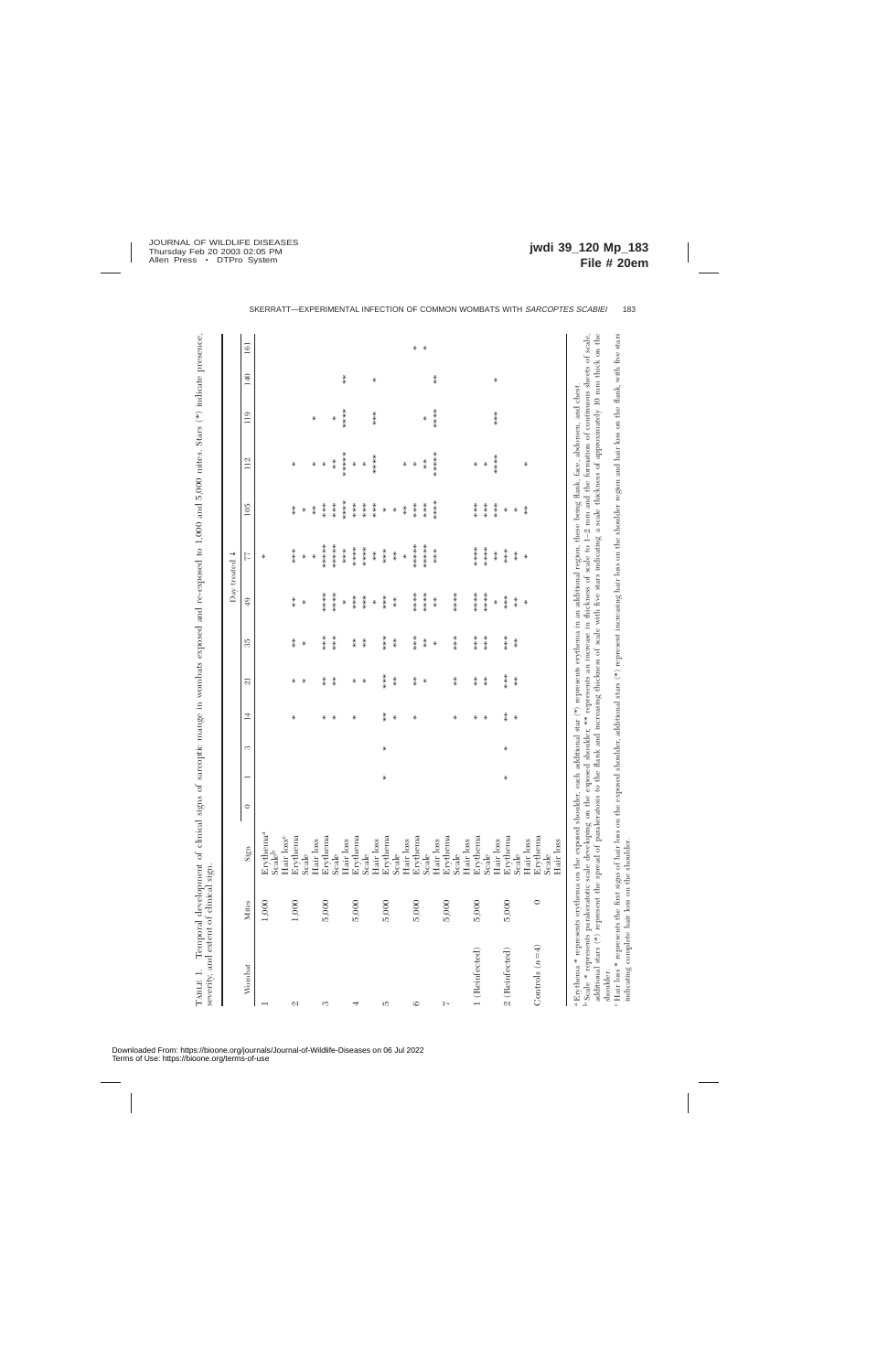|                               |                    |                |          | Mites on shoulder $(\text{/cm}^2)$ |                 | Crust<br>$\rm (mm)$ | Scratch<br>(% of 10)<br>min) | Neutrophil<br>increase<br>$(\times 10^{9}$ /l) | Weight<br>increase<br>(kg) |
|-------------------------------|--------------------|----------------|----------|------------------------------------|-----------------|---------------------|------------------------------|------------------------------------------------|----------------------------|
|                               | Number<br>of mites |                | Day 46   |                                    | Day 77          | Day 77              | Day 77                       | Day 77                                         | Day 77                     |
| Wombat                        | Day 0              | Left           | Right    | Left                               | Right           | Right               |                              |                                                |                            |
| $1$ (Exposed) <sup>a</sup>    | 1,000              | $\theta$       | $\theta$ | $\Omega$                           | $\Omega$        | $\theta$            | ND <sup>b</sup>              | $-2.1$                                         | 2.8                        |
| $2$ (Exposed)                 | 1,000              | $\theta$       | 0        | 0.3                                | $\Omega$        | $\theta$            | ND                           | 3                                              | 1.6                        |
| $3$ (Exposed) <sup>a</sup>    | 5,000              | $\theta$       | 66       | 9                                  | 6,200           | 10                  | 52%                          | 6.8                                            | $-1.1$                     |
| 4 (Exposed)                   | 5,000              | $\theta$       | 320      | 3                                  | 11,600          | 5                   | 32%                          | 10.6                                           | $-3.3$                     |
| $5$ (Exposed) <sup>a</sup>    | 5,000              | $\theta$       | 72       | $\Omega$                           | 1.200           | $\overline{2}$      | 11%                          | $-0.2$                                         | $-0.9$                     |
| 6 (Exposed)                   | 5,000              | $\theta$       | 144      | 35                                 | 10,800          | 8                   | 67%                          | 6.4                                            | $-3$                       |
| 7 (Exposed)                   | 5,000              | $\theta$       | 2,480    | ND <sup>c</sup>                    | ND <sup>c</sup> | ND <sup>c</sup>     | ND <sup>c</sup>              | ND <sup>c</sup>                                | ND <sup>c</sup>            |
| $1$ (Re-exposed) <sup>a</sup> | 5,000              | $\theta$       | 20       | 8                                  | 4,800           | $\overline{4}$      | $9\%$                        | 3.3                                            | $-1.3$                     |
| 2 (Re-exposed)                | 5,000              | $\theta$       | 12       | $\Omega$                           | 220             | $\theta$            | 12%                          | 2.1                                            | $-0.9$                     |
| $3$ (Control) <sup>a</sup>    | $\Omega$           | $\theta$       | $\theta$ | $\Omega$                           | $\Omega$        | $\theta$            | ND                           | 0.5                                            | 3.6                        |
| 4 (Control)                   | $\Omega$           | $\Omega$       | $\Omega$ | $\Omega$                           | $\theta$        | $\Omega$            | ND                           | 0.2                                            | 3.1                        |
| $8$ (Control) <sup>a</sup>    | $\Omega$           | $\theta$       | $\Omega$ | $\Omega$                           | $\Omega$        | $\theta$            | $2\%$                        | 1.4                                            | $-1.2$                     |
| $9$ (Control) <sup>a</sup>    | $\Omega$           | $\overline{0}$ | $\theta$ | $\Omega$                           | $\Omega$        | $\overline{0}$      | $0\%$                        | 1.1                                            | 1.5                        |

TABLE 2. Number of mites/cm<sup>2</sup> and thickness of scale crust on shoulders, percent of time spent scratching determined at 10 min periods of observation, and change in numbers of circulating neutrophils at 46 and 77 days after exposure of wombats to 1,000 or 5,000 mites on their shoulders.

<sup>a</sup> Wombats previously infected with *Acaroptes.*

b ND=Not determined.

<sup>c</sup> Wombat No. 7 died on day 49.

that only developed erythema by 49 DAE (Table 1). For wombats given 5,000 mites, the lowest intensity of infection by at least a factor of five, 77 DAE, occurred in a reinfected wombat given 5,000 mites (Table 2). The highest intensity of infection by at least a factor of five, 49 DAE, occurred in a wombat given 5,000 mites that lost 12% of its starting body weight (Table 2). *Sarcoptes scabiei* were never found on control wombats. The density of mites was correlated with the thickness of parakeratotic crust on the shoulder for wombats given 5,000 mites,  $r=0.77$  ( $P<0.05$ ,  $n=6$ ), but not time spent scratching  $(P=0.1,$  $n=6$ ) (Table 2). Wombats with mange scratched significantly more than control wombats  $(P<0.05, n=8)$  using the Mann-Whitney *U*-test or the Student's two tailed *t*-test, for independent samples assuming unequal variances (Table 2).

# **Response to ivermectin**

Clinical signs resolved in all wombats treated with three subcutaneous injections of ivermectin at 300  $\mu$ g/kg with each injection given 10 days apart. However, a recrudescence of mild sarcoptic mange occurred in three wombats 2 mo after the last injection of ivermectin. *Sarcoptes scabiei* were recovered from skin scrapings. These wombats had the greatest intensity of infection prior to treatment. These wombats were retreated with three injections of ivermectin and it appears that mites were successfully eliminated since they showed no signs of mange 4 mo after the last injection of ivermectin in the second treatment.

After treatment with ivermectin, parakeratotic crust started to detach from skin within 10 days and large amounts detached after 20 days. Fissuring of skin disappeared within 20 days. Within 28 days, parakeratotic crust had detached from the skin with most of it having been removed by the wombat. Erythema and excoriation were reduced but did not disappear until 63 days after treatment commenced (DAT). Alopecia increased substantially after treatment and extended until all parakeratotic crust had been removed 63 DAT. Hair regrowth became evident once scale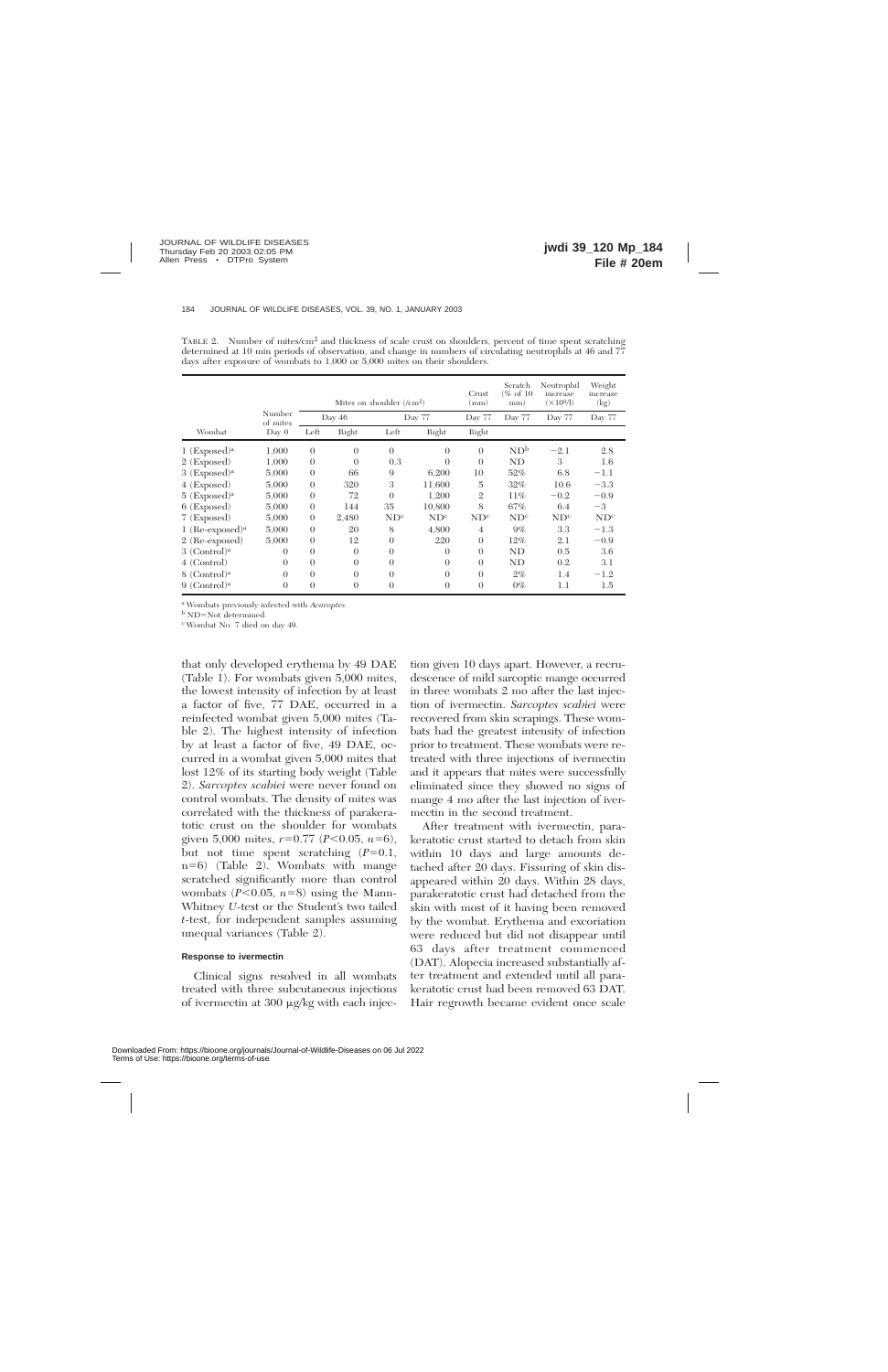

FIGURE 2. Temporal development of clinical signs of sarcoptic mange in wombats exposed to 1,000  $(n=2)$  and 5,000  $(n=4)$  mites and re-exposed to 5,000  $(n=2)$  *Sarcoptes scabiei* on their shoulders. The vertical scale is categorical and represents the increasing severity and extent of a clinical sign. Data points represent medians for each group of wombats raised to the nearest category. Categories are the same as used in Table 1 represented by a number here instead of stars as in Table 1. For erythema, each additional category represents erythema in a region additional to the shoulder, these being the flank, face, abdomen, and chest. For scale, category 1 represents parakeratotic scale developing on the exposed shoulder, category 2 represents an increase in thickness of scale to 1–2 mm and the formation of continuous sheets of scale, additional categories represent the spread of parakeratosis to the flank and increasing thickness of scale with category 5 indicating a scale thickness of approximately 10 mm thick on the shoulder. For hair loss, category 1 represents the first signs of hair loss on the exposed shoulder, additional categories represent increasing hair loss on the shoulder region and hair loss on the flank, with category 5 indicating complete hair loss on the shoulder.

crust had detached at 28 DAT but was not complete until 84 DAT.

## **Clinicopathologic findings**

Seven infected wombats exhibited significant changes in counts of neutrophils and monocytes, and in concentration of sodium, phosphate, creatinine, total bilirubin, and gamma globulins by 77 DAE (Student's *t*-test for paired samples,  $P<0.05$ ; Tables 3, 4). However, only the concentration of leucocytes and neutrophils increased significantly after 77 days in wombats with mange compared with control wombats (Student's *t*-test, for independent samples, unequal variances assumed,  $P<0.05$ ; repeated measures general linear model,  $P > 0.05$ ; Tables 3, 4). The change in neutrophil concentration was correlated with intensity of infection for wombats given  $5,000$  mites,  $r=0.89$  $(P<0.05, n=6;$  Table 2). The rise in leucocyte and neutrophil counts occurred steadily during the 77 days of infection. Wombats lost weight during the development of clinical signs and this decline was significant when compared to the change in weight of control wombats,  $-1.3$  $kg \pm 0.6$  standard error (SE) versus 2.0 kg $\pm$ 0.9 SE (Student's *t*-test, independent samples, equal variances assumed,  $P<0.05$ ,  $n=12$ ). Prior to the first experiment, one control wombat and one wombat to be infected gained weight and the other control wombat and wombat to be infected lost weight in captivity. All wombats had either gained or maintained their weight in the months prior to the commencement of the second experiment apart from one female wombat that had lost 3 kg, 12% of its bodyweight, attributed to harassment by its male pen mate. It was moved to an enclosure on its own for the second experiment. This wombat later died through misadventure 49 days after the start of experiment 2.

#### **DISCUSSION**

Erythema, which is the first clinical sign of sarcoptic mange in wombats, usually occurs within 14 days of infection with 5,000 mites. Humans, pigs, and foxes develop delayed hypersensitivity reactions, of which erythema is a clinical sign, within 14–28 days of infection with *S. scabiei* (Mellanby, 1944; Davis and Moon, 1990a; Little et al., 1998). Parakeratosis followed the development of erythema within 14 days. It arises from the actions of mites burrowing in the Malpighian layer of the epidermis leading to disturbance of the terminal differentiation of squamous epithelial cells (Van Neste and Lachapelle, 1981; Van Neste and Staquet, 1986). Parakeratotic scale does not readily detach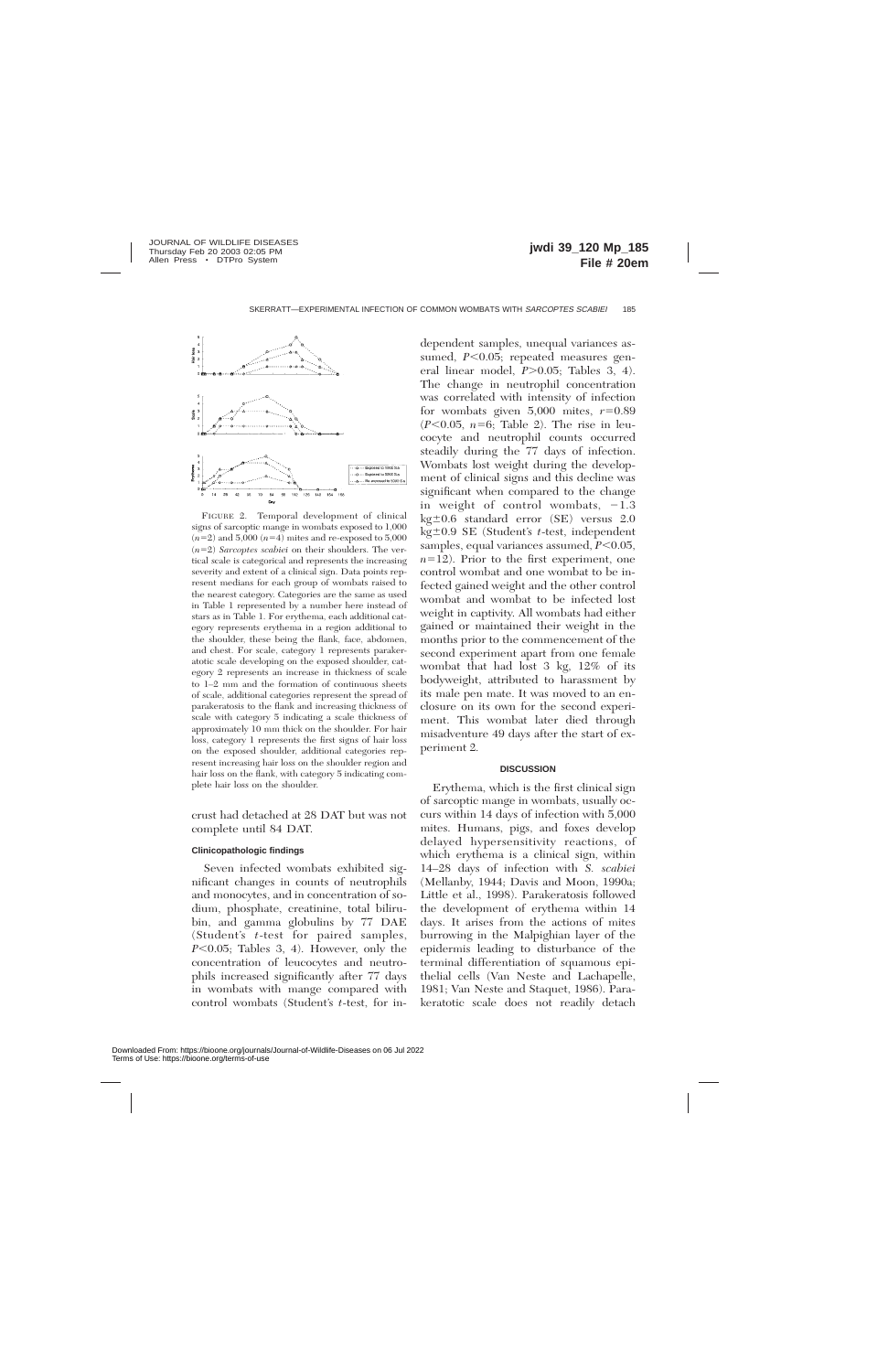|                                                                                                                              |                                | Infected <sup>a</sup> $(n=7)$ |                                                                                 |                                 | Control <sup>b</sup> $(n=4)$                         |                         |
|------------------------------------------------------------------------------------------------------------------------------|--------------------------------|-------------------------------|---------------------------------------------------------------------------------|---------------------------------|------------------------------------------------------|-------------------------|
| Parameter                                                                                                                    | $Mean = SE$<br>$_{\text{Day}}$ | $Mean = SE$<br>Day $77\,$     | $\begin{array}{c} \mathrm{Change} \\ \mathrm{Mean} \pm \mathrm{SE} \end{array}$ | $Mean = SE$<br>$\mathrm{Day}~0$ | $_{\mathrm{Day}~77}^{\mathrm{Day}~77}$ Mean $\pm$ SE | $Mean \pm SE$<br>Change |
| Hemoglobin (g/dl)                                                                                                            | $1.0 + 0$                      | $1.5 + 0.4$                   | $0.5 + 0.4$                                                                     | $10.5 + 0.7$                    | $11.1 \pm 0.7$                                       | $0.6 + 1.3$             |
| Hematocrit $(\%)$                                                                                                            | $33.9 + 1$                     | 34.4±1.1                      | $0.6 + 1.7$                                                                     | $31.8 + 1.9$                    | $34.5 \pm 1.9$                                       | $2.8 + 3.3$             |
| MCHC <sup>e</sup> (g/dl)                                                                                                     | $32.4 \pm 0$                   | $33.3 + 0.3$                  | $0.9 + 0.5$                                                                     | $33.0 + 0.9$                    | $32.3 \pm 0.5$                                       | $-0.8 \pm 1.2$          |
| Leucocytes $(X109/1)$                                                                                                        | $8.3 \pm 0.$                   | $12.5 + 2.1$                  | $1.2^{\circ} = 1.4$                                                             | $10.3 + 2.4$                    | $10.6 + 1.6$                                         | $0.2^{\circ}$ = 1.0     |
| Bands $(\times 10^9/\text{T})$                                                                                               | $\overline{\phantom{0}}$       | $\overline{0}$                | $\overline{0}$                                                                  | $\circ$                         | $\circ$                                              | $\ddot{\phantom{0}}$    |
| Neutrophils (×109/1)                                                                                                         | $2.9^{\circ} = 0$              | $7.5^{\circ}$ $\pm$ 1.7       | $4.6d_{\pm}1.4$                                                                 | $3.2 + 0.5$                     | $4.0 - 0.4$                                          | $0.8^{d} \pm 0.3$       |
| Lymphocytes (×10 <sup>9</sup> /l)                                                                                            | $5.1 \pm 0.$                   | $4.2 + 0.6$                   | $-0.9 + 0.3$                                                                    | $6.9 + 2.0$                     | $6.0 - 1.3$                                          | $-0.9 + 0.8$            |
| Monoctyes $(\times 10^{9}$ /l)                                                                                               | $0.04^{\circ} = 0.03$          | $0.23^{\circ} = 0.05$         | $0.19 \pm 0.07$                                                                 | $0.05 \pm 0.05$                 | $0.18 + 0.7$                                         | $0.12 \pm 0.09$         |
| Eosinophils (×10 <sup>9</sup> /l)                                                                                            | $0.26 + 0.09$                  | $0.49 + 0.12$                 | $0.23 \pm 0.07$                                                                 | $0.23 \pm 0.09$                 | $.43 \pm 0.13$                                       | $0.20 + 0.17$           |
| Basophils (×10 <sup>9</sup> /l)                                                                                              |                                | $0.08 + 0.04$                 | $0.08 + 0.04$                                                                   | $\overline{0}$                  | $\circ$                                              | $\overline{0}$          |
| NRC <sup>f</sup> (/100 leucocytes)                                                                                           |                                |                               |                                                                                 | $0.25 \pm 0.25$                 |                                                      | $-0.25 \pm 0.25$        |
| Platelets (×10 <sup>9</sup> /l)                                                                                              | 449±59                         | $404 + 50$                    | $-46 = 21$                                                                      | $516 \pm 172$                   | $455 + 130$                                          | $-61 + 42$              |
| Total solids (g/l)                                                                                                           | $65.6 \pm 1$                   | $69.1 \pm 1.4$                | $3.6 + 2.4$                                                                     | $59.8 \pm 3.4$                  | $36.0 + 5.0$                                         | $6.3 + 5.9$             |
| منداست والبلام ممتلا المما التالي والمستحد والمستكن والمستحد والمستحدث<br><sup>a</sup> Five female, two male, adult wombats. |                                |                               |                                                                                 |                                 |                                                      |                         |

Four female, one sub-adult, and three adult wombats.

 $^{\rm c,d}$  Means in a row sharing an identical superscript letter are significantly different from each other (P<0.05). <br> <br> • MCHC = mean corpuscular hemoglobin concentration. c,d Means in a row sharing an identical superscript letter are significantly different from each other (*P*,0.05). e

e MCHC = mean corpuscular hemoglobin concentration.<br>f NRC = nucleated red cell.  $f$  NRC = nucleated red cell.

TABLE 3.

TABLE 3. Hematologic values for wombats infected with *Sarcoptes scabiei* and control wombats prior to and 11 wk after experimental infection.

Hematologic values for wombats infected with Sarcoptes scabiet and control wombats prior to and 11 wk after experimental infection.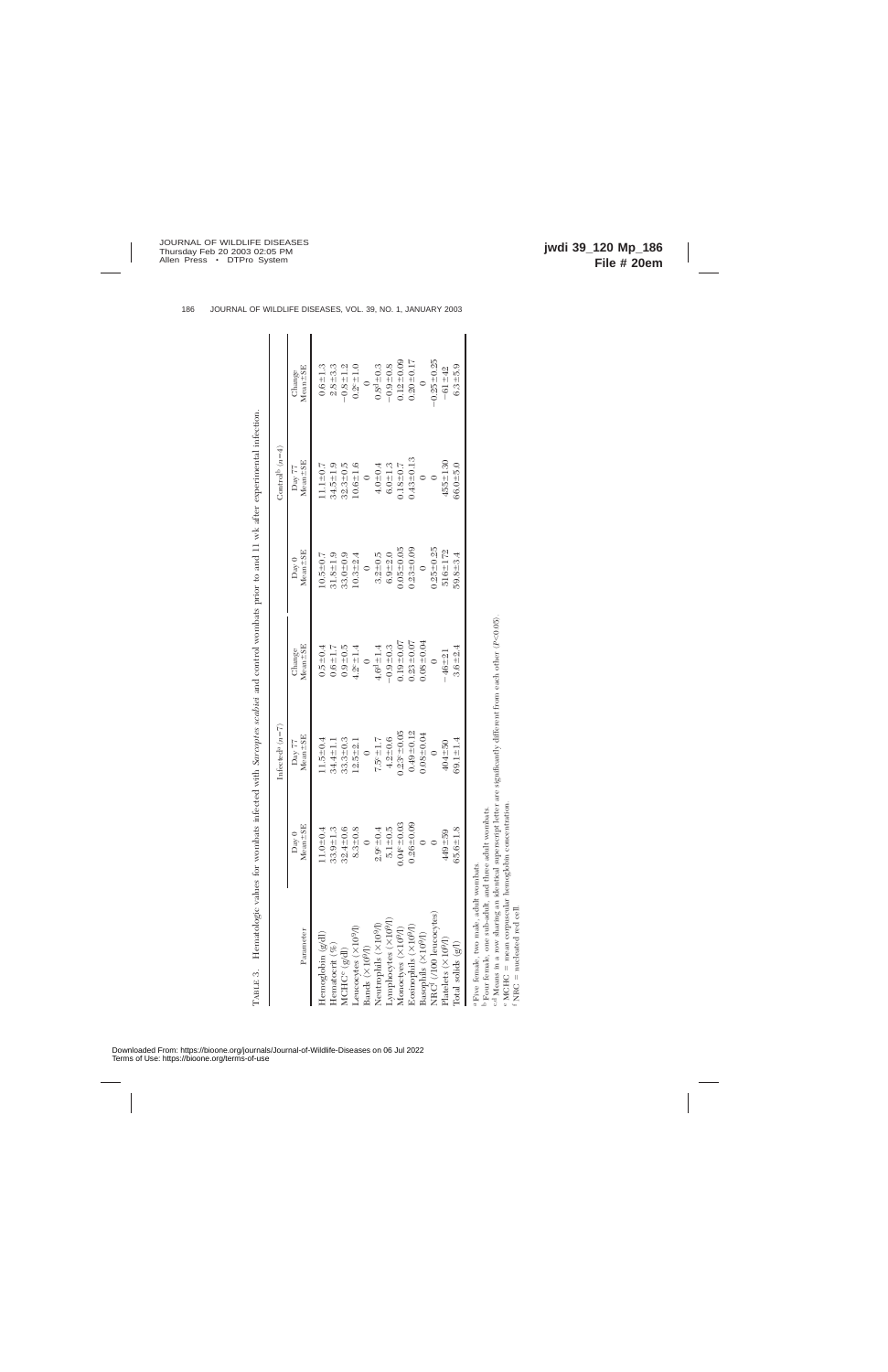|                                                                                                                                                      |                                                          | Infected <sup>a</sup> $(n=7)$ |                                     |                                  | Control <sup>b</sup> $(n=4)$ |                         |
|------------------------------------------------------------------------------------------------------------------------------------------------------|----------------------------------------------------------|-------------------------------|-------------------------------------|----------------------------------|------------------------------|-------------------------|
| Parameter                                                                                                                                            | Mean <sup>+</sup> SE<br>$\mathrm{Day}~0$<br>$\mathsf{l}$ | $Mean \pm SE$<br>Day 77       | $Mean = SE$<br>Change               | $Mean = SE$<br>$\mathbf{D}$ ay 0 | $Mean = SE$<br>Day 77        | $Mean \pm SE$<br>Change |
| Sodium (mnol/l)                                                                                                                                      | $142^{\circ}$ = 1                                        | $150c + 3$                    | $8 + 2$                             | $142 + 2$                        | $147 + 2$                    | $5 + 2$                 |
|                                                                                                                                                      | $5.3 \pm 0.2$                                            | $5.1 \pm 0.1$                 | $-0.3 + 0.2$                        | $5.7 \pm 0.1$                    | $5.2 \pm 0.2$                | $-0.7 \pm 0.4$          |
| ${\rm Potsium~(mmol/l)}\\ {\rm Chloride~(mmol/l)}\\$                                                                                                 | $101 \pm 1$                                              | $105 + 2$                     | $4 \pm 1$                           | $103 + 0$                        | $104 + 2$                    | $1\pm 2$                |
|                                                                                                                                                      | $2.5 + 0.0$                                              | $2.5 + 0.1$                   | $0.1 + 0.1$                         | $2.7 \pm 0.1$                    | $2.2 + 0.2$                  | $-0.4 \pm 0.3$          |
| Calcium (mmol/l)<br>Phosphate (mmol/l)                                                                                                               | $1.5^{\circ} = 0.1$                                      | $1.2^{\circ} = 0.1$           | $-0.3 \pm 0.1$                      | $1.5 \pm 0.3$                    | $1.2 + 0.2$                  | $-0.3 + 0.2$            |
| Urea $(\mathrm{mmol/l})$                                                                                                                             | $5.9 + 0.4$                                              | $6.1 + 0.5$                   | $0.2 + 0.3$                         | $6.5 \pm 1.4$                    | $5.8 + 0.4$                  | $-0.6 \pm 1.7$          |
| Creatinine (mmol/l)                                                                                                                                  | $10^{\circ} = 0.00$                                      | $0.07^{\circ}$ ± 0.00         | $-0.02 \pm 0.00$                    | $0.09 + 0.0$                     | $0.08 + 0.00$                | $-0.01 \pm 0.0$         |
| $\operatorname{Glucose}\,(\mathrm{mmol/l})$                                                                                                          | $3.7 + 0.3$                                              | $4.4 + 0.2$                   | $0.7 - 0.2$                         | $4.3 \pm 0.6$                    | $4.9 + 0.4$                  | $0.6 + 0.9$             |
|                                                                                                                                                      | $2.7^{\circ} = 0.3$                                      | $1.3^{\circ} = 0.5$           | $-1.4 \pm 0.6$                      | $2.3 + 0.5$                      | $1.3 - 0.08$                 | $-1.0 + 1.1$            |
| Total bilirubin (µmol/l)<br>Glutamate dehydrogenase (U/l)                                                                                            | $10.2 + 1.5$                                             | $10.8 \pm 1.1$                | $0.7 = 1.0$                         | $14.5 + 3.5$                     | $13.5 \pm 0.5$               | $-1.0 + 4.0$            |
|                                                                                                                                                      | $335 + 66$                                               | $186 + 27$                    | $-149 - 44$                         | $410 + 17$                       | $412 + 61$                   | $3 + 118$               |
| $\begin{tabular}{ll} Allaline\; phorphatase\;(U/l) \\ \gamma\mbox{-glutanyltransferase\;(U/l)} \\ Aspartate\; aminotransferase\;(U/l) \end{tabular}$ | $8.0 - 0.7$                                              | $4.9^{\circ} = 0.6$           | $-3.1 \pm 0.5$                      | $6.0 + 2.0$                      | $5.0 + 0.7$                  | $-1.0 + 2.5$            |
|                                                                                                                                                      | $45 + 5$                                                 | $40 - 2$                      | $-4 - 4$                            | $80 + 27$                        | $36 + 5$                     | $-44+30$                |
| $\begin{array}{l} \text{Cratin image (U/l)}\\ \text{Total protein (g/l) bimer}^d \end{array}$                                                        | $73 + 23$                                                | $63 + 5$                      | $-9 + 22$                           | $1183 + 982$                     | $65 + 13$                    | $1119 + 972$            |
|                                                                                                                                                      | $69 + 2$                                                 | $69 + 1$                      | $0 \pm 1$                           | $63 + 3$                         | $65 + 5$                     | $2 + 3$                 |
|                                                                                                                                                      | $31 \pm 1$                                               | $31 + 0$                      | $\overline{0}$ $\pm$ $\overline{1}$ | $29 - 2$                         | $30 + 2$                     |                         |
| Albumin (g/l) bromocresol <sup>e</sup><br>electrophoretic <sup>f</sup>                                                                               | $31 \pm 1$                                               | $31 \pm 1$                    | $\overline{11}$                     | $31 \pm 1$                       | $31 + 2$                     | $1 \pm 2$<br>0 $\pm 2$  |
| $\mbox{Total globulins }(g l)$                                                                                                                       | $38 + 1$                                                 | $38 + 2$                      | $rac{1}{2}$                         | $32 + 2$                         | $34 + 3$                     | $2 + 2$                 |
|                                                                                                                                                      | $2.5 + 0.$                                               | $2.8 + 0.2$                   | $0.2 + 0.3$                         | $2.6 + 0.5$                      | $2.2 + 0.2$                  | $-0.4 \pm 0.6$          |
| $\begin{array}{c} \text{Alpha 1 (g/l)} \\ \text{Alpha 2 (g/l)} \end{array}$                                                                          | $6.5 + 0.5$                                              | $6.6 \pm 0.4$                 | $0.1 \pm 0.6$                       | $6.5 \pm 0.4$                    | $6.3 \pm 0.2$                | $-0.2 + 0.4$            |
| Beta (g/l)                                                                                                                                           | $26 + 1$                                                 | $26 + 2$                      | $0\pm1$                             | $21 \pm 1$                       | $23 + 3$                     | $2 + 2$                 |
| Gamma (g/l)                                                                                                                                          | $2.7^{\circ} = 0.3$                                      | $1.5^{\circ} = 0.3$           | $-1.2 + 0.4$                        | $1.9 + 0.2$                      | $2.3 + 0.5$                  | $0.3 + 0.7$             |
| مهمامسيس والبادة ومعطو ادميه والبيارة واسترمته وأوسعت والمستجلا<br><sup>a</sup> Five female, two male, adult wombats.                                |                                                          |                               |                                     |                                  |                              |                         |

Biochemical values for wombats infected with Sarcoptes scabiei and control wombats prior to and 11 wk after experimental infection. TABLE 4. Biochemical values for wombats infected with *Sarcoptes scabiei* and control wombats prior to and 11 wk after experimental infection. ТАВLЕ 4.

 $\mathbf{I}$  $\overline{1}$   $\mathbf{I}$ 

Five female, two male, adult wombats.

Four female, one sub-adult, and three adult wombats.

c,dMeans in a row sharing an identical superscript letter are significantly different from each other (*P*,0.05). d

Determined by the biuret method.

 Determined by the bromocresol green method. Determined electrophoretically.

 $\circ$ 

 $\mathbf{I}$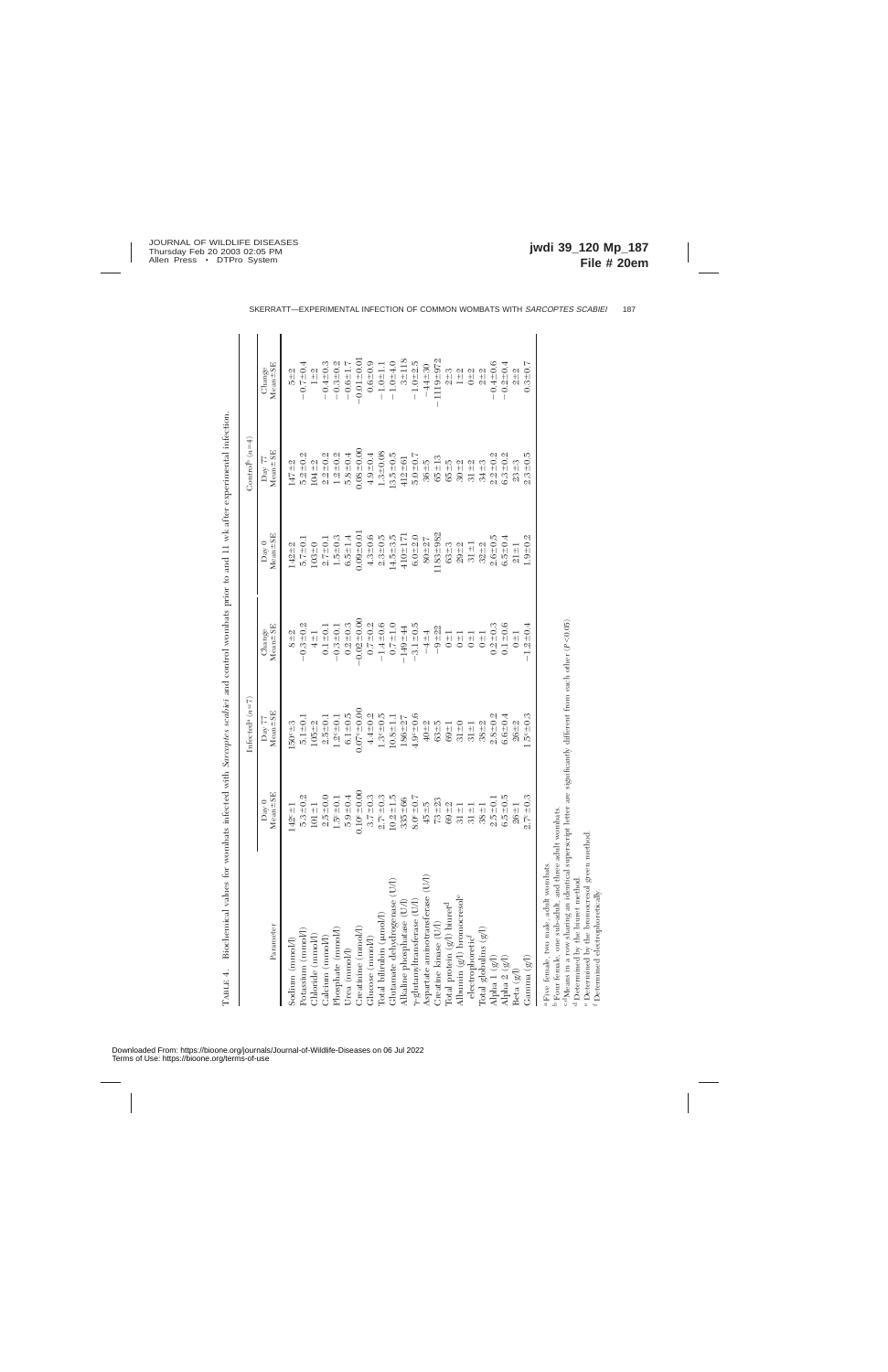from skin and so forms a crust. The production of parakeratosis is correlated with the density of mites burrowing in the epidermis (Skerratt et al., 1999) and in this study the thickness of parakeratotic crust was also correlated with the intensity of infection. Alopecia and excoriation did not become evident until several weeks after erythema and parakeratosis had developed. A similar progression of dermatologic changes was reported in coyotes (*Canis latrans*), dogs, and foxes (*Vulpes vulpes*) (Stone et al., 1972; Samuel, 1981; Bornstein, 1991; Arlian et al., 1995; Bornstein et al., 1995). Alopecia and excoriation were caused by scratching or rubbing, which occurred more frequently in infected compared with control wombats. Although correlated with alopecia (Skerratt et al., 1999), intensity of infection may not be causally related to hair loss. Intensity of infection was not correlated with proportion of time spent scratching in this study. Rather, the degree of pruritus and therefore scratching probably reflects the severity of an underlying dermatologic immune response (Davis and Moon, 1990b) although there may be a pruritic sensation associated directly with large numbers of mites burrowing in the skin.

The slower rate of development of clinical signs of mange in wombats given 1,000 mites compared with those given 5,000 mites could be directly related to the infecting dose. For example it is known that the rate of development of signs of cutaneous hypersensitivity in pigs is dependent on the number of *S. scabiei* present (Davis and Moon, 1990a). Variation in the rate of development of clinical signs of mange in wombats given approximately the same number of mites could also be due to minor variations in the infective dose. However, the immune response of the wombat to the mite and individual skin characteristics such as degree of soiling of the skin may also affect the rate of development of clinical signs. Rapid induction phases have been reported for humans reinfected with *S. scabiei* (Mellanby, 1944) and it is noteworthy that one wombat infected for the first time developed erythema 1 DAE (No. 5). This animal also developed less severe mange and a lower intensity of infection than other wombats infected for the first time with approximately the same number of mites, suggesting that its early response to mite infection may have retarded the development of mange. The reason for this relatively early response is not known but it is possible that this wombat had previously had mange in the wild and that the early response was anamnestic. A secondary immune response may explain why one wombat (No. 2) developed erythema within 24 hr of reinfection and subsequently only mild mange and the lowest intensity of infection. Such a response has been reported to affect mite survival in humans, rabbits, and dogs but not in foxes (Mellanby, 1944; Arlian et al., 1994, 1996; Little et al., 1998). Loss of weight prior to the experiment may explain why one wombat (No. 7) developed little erythema, hair loss, or excoriation, which might be a manifestation of a suppressed immune response due to stress arising from captivity. It might also explain why this wombat had the thickest parakeratotic crust and a greater intensity of infection. An incompetent immune response is recognised as promoting the development of parakeratotic sarcoptic mange in wombats (Skerratt, 1998).

One wombat (No. 1) exposed to 1,000 mites and held in contact with a second wombat (No. 2) that developed mange after being exposed to 1,000 mites, only developed clinical signs of erythema and slight excoriation. Mites were not found on this wombat at the end of the first experiment. It is possible that the mites, used to inoculate the wombat, were affected by the 24 hr delay in harvesting them and that they did not readily establish on their new host. In addition, this male wombat had dirty and often wet skin, which may have affected the ability of mites to infect it. It is possible that the threshold dose of *S. scabiei* required before mange will de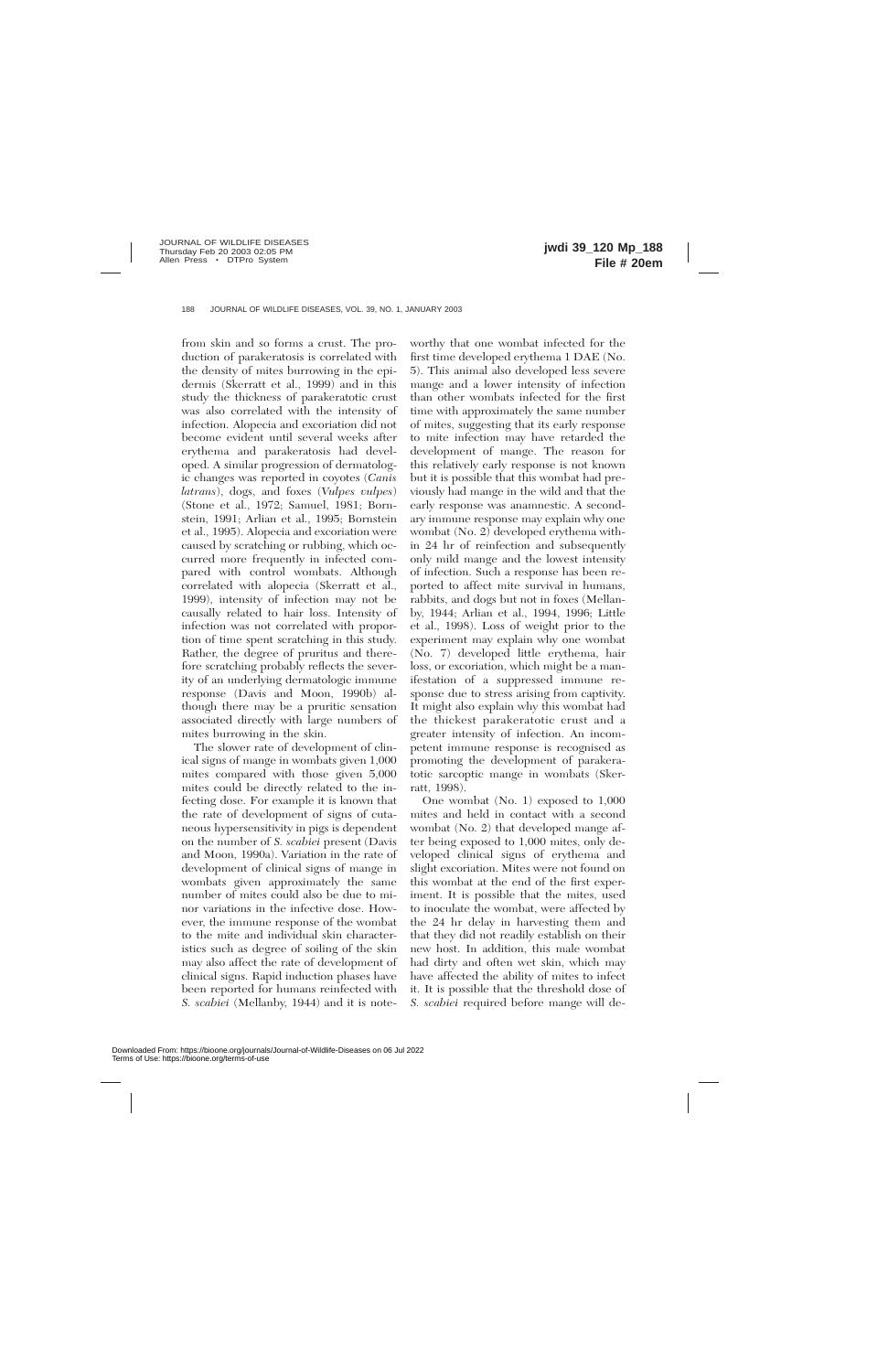velop varies between individuals since this wombat developed mange when it was given a higher dose of mites. Failure of *S. scabiei* to establish on a new host has occurred in an infection experiment with coyotes where a similar number of mites were transferred, 500–1,500 (Samuel, 1981).

Mange did not develop to any extent on the shoulder opposite the one infected after 77 days. Rather, mange occurred at the site of inoculation and then adjacent areas. Spread of infection from the inoculation site has also been reported for foxes. However, in this species, most of the body became involved within 4 wk after an initial dose of 5,500 mites (Little et al., 1998) reflecting a more rapid spread of mites than occurred in wombats. Mites also spread rapidly, within 5 wk, from the back to body extremities in dogs infected with *S. scabiei* from a red fox (Bornstein, 1991). Mites spread more slowly in red foxes infected on their midback with few mites,  $\leq 200$ , with most body extremities infected within 4 mo (Bornstein et al., 1995). Rapid migration of mites from the body to the head in foxes is thought to be due to foxes gnawing at infection sites (Gerasimov, 1953). The slower migration of mites in wombats may be because they groom themselves differently than foxes and dogs, using only their claws and not their teeth, and do not sequentially groom their body (Triggs, 1996). Because wombats do not use their teeth they may not readily transfer mites from one side of the body to the other. This suggests that the symmetry of clinical signs of severe mange seen in freeliving wombats (Skerratt et al., 1999) is due to mites infecting both sides of the wombat simultaneously or longer duration of infection. However, significant difference in intensity of infection of *S. scabiei* between adjacent sites on the body suggests that there are preferential sites for the mite (Skerratt et al., 1999).

The only significant hematologic change associated with development of sarcoptic mange in wombats was neutrophilia without a left shift; this is indicative of a continuing acute but not overwhelming inflammatory response (Duncan et al., 1994). Neutrophilia may be largely due to secondary effects of *S. scabiei* infection, such as excoriation with traumatic injury to the skin and intra-dermal abscesses, although change in neutrophil concentration was correlated with intensity of infection. Skerratt (1998) reported that neutrophilic exocytosis in the skin of wombats with severe hyperkeratotic sarcoptic mange appeared to be associated more commonly with bacteria than mites. Free-living wombats with severe hyperkeratotic sarcoptic mange exhibited neutrophilia. However they also had other hematologic and biochemical changes indicative of anaemia, chronic inflammatory disease, and starvation (Skerratt et al., 1999), most likely reflecting a longer duration of clinical disease. *Sarcoptes scabiei* infection in other animals causes neutrophilia along with other hematologic and biochemical changes (Pence et al., 1983; Arlian et al., 1988b, 1995; Dalapati et al., 1996; Little et al., 1998). Difference in hematologic and biochemical changes among studies may be due to difference in severity, extent, and duration of mange rather than a host difference. Changes seen in this study are most similar to those seen in short term infection studies, 7–8 wk, of dogs and foxes (Arlian et al., 1995; Little et al., 1998). In addition to a significant rise in neutrophils, dogs exhibited a significant decrease in hemoglobin concentration and hematocrit and foxes exhibited a rise in eosinophils (Arlian et al., 1995; Little et al., 1998). Although animals developed severe mange in the current study and the studies of Arlian et al. (1995) and Little et al. (1998), hematologic and biochemical changes were few. It appears that mange must be chronic or occur in free-living animals before severe hematologic and biochemical changes occur (Arlian et al., 1988b; Pence et al., 1983; Dalapati et al., 1996; Skerratt et al., 1999).

Weight loss by mangy wombats has also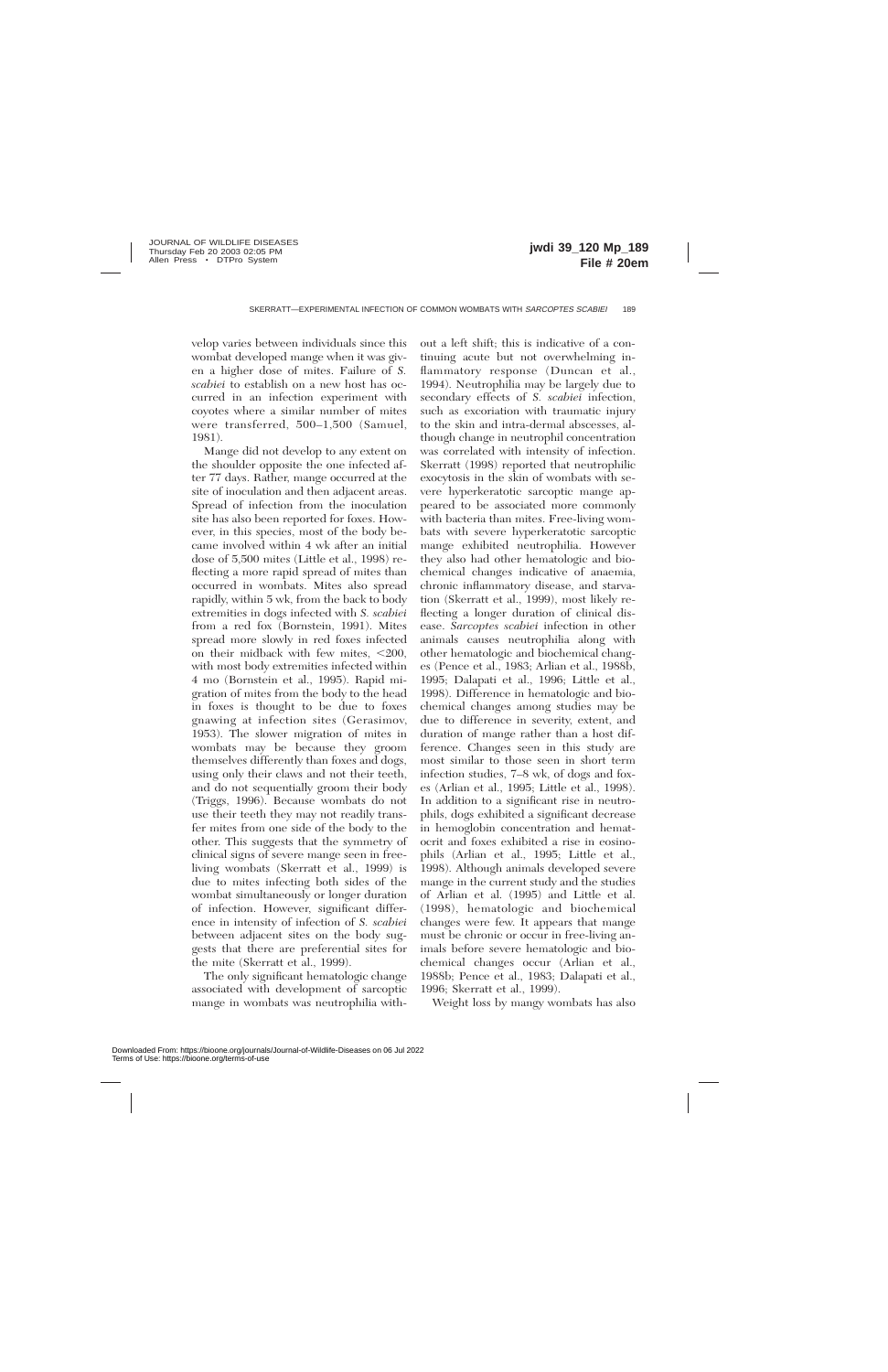been seen in free-living wombats and is thought to be due to the ''energy demands'' of mange (Skerratt et al., 1999). The demand is not accounted for by the energy consumption of mites (Arlian et al., 1988a) but is likely to be due to production of parakeratotic scale and scratching and possibly due to reduced food intake secondary to systemic effects of severe inflammatory disease.

Recrudescence of sarcoptic mange in wombats after treatment and recovery from mange could have been due to reinfection by mites persisting in the environment, such as in scale crust. In cattle, the treatment regime used would have resulted in therapeutic levels of the drug being maintained for at least a month (Campbell, 1989), but similar data are not available for wombats. *Sarcoptes scabiei* survive at least 3 wk in the laboratory under favorable conditions of high humidity (97%) and low temperature (10 C; Arlian et al., 1989). Although ivermectin is an effective acaricide in a variety of mammals (Campbell, 1989), failure of treatment with three doses of ivermectin given 14 days apart has been reported in Australian aboriginals with crusted scabies (Walton et al., 1999). In wombats, successful elimination of mites may be achieved by concurrently treating with another acaricide topically and manually removing scale crust (unpubl. obs.). Similar treatment regimes have been used successfully in horses and humans with hyperkeratotic scabies (Christensson et al., 1984; Meinking et al., 1995). Higher doses of drug may be more effective, since psoroptic mites were eliminated more rapidly in rabbits given higher doses of ivermectin (800 μg/kg; Harikrishnan et al., 1996). However there is potential for drug toxicity especially in animals severely debilitated by sarcoptic mange because of an alteration in the pharmacokinetic properties of drugs.

In conclusion, the sequence of clinical signs of sarcoptic mange observed in wombats was generally consistent between animals and was independent of initial dose

of mites or of previous, recent exposure to *S. scabiei.* Erythema occurred initially, closely followed by parakeratotic scale, then alopecia and, finally, fissuring. The extent and severity of clinical signs such as the thickness of parakeratotic crust and degree of alopecia increased with time and spread slowly from the infection site. The rate of development of clinical signs was dependent on the initial dose of mites and probably on factors such as naïvety of the immune system and body condition. The rate of increase in intensity of infection was also probably dependent on similar factors. Neutrophils rose steadily in concentration in blood, weight was lost gradually, and pruritus increased significantly as sarcoptic mange developed in wombats. Treatment with three injections of ivermectin given 10 days apart led to complete resolution of clinical signs but not all mites were eliminated and there was a recrudescence of sarcoptic mange. Mites were successfully eliminated after a second treatment with three injections of ivermectin.

# **ACKNOWLEDGMENTS**

C. Andersen and J. Bryant are especially thanked for help with handling, sample collection and husbandry of wombats. I. Beveridge and D. Middleton are thanked for supervision of this study and comments on the manuscript and G. Anderson is thanked for statistical advice. L. Steinmann, K. Steinmann, D. Harms, M. Twaddell, D. Reddan, J. McAuliffe, I. Beveridge, P. Holz, and J. Ferguson are thanked for their help in trapping wombats. D. Presidente, T. Smith, and Judy Robertson are thanked for clinical pathologic work. Two anonymous referees and an assistant editor are thanked for their comments on the manuscript. The Holsworth Wildlife Research Fund funded this research and Dr. Holsworth is thanked for his support. L. Skerratt was supported by an Australian postgraduate scholarship. This research was conducted with approval from the Veterinary Science Animal Experimentation Ethics Sub-Committee, register number 97082 and a permit from the Department of Natural Resources and Environment, permit number RP-97-138.

# **LITERATURE CITED**

ARENDS, J. J., T. L SKOGERBOE, AND L. K. RITZHAUPT. 1999. Persistent efficacy of doramectin and iver-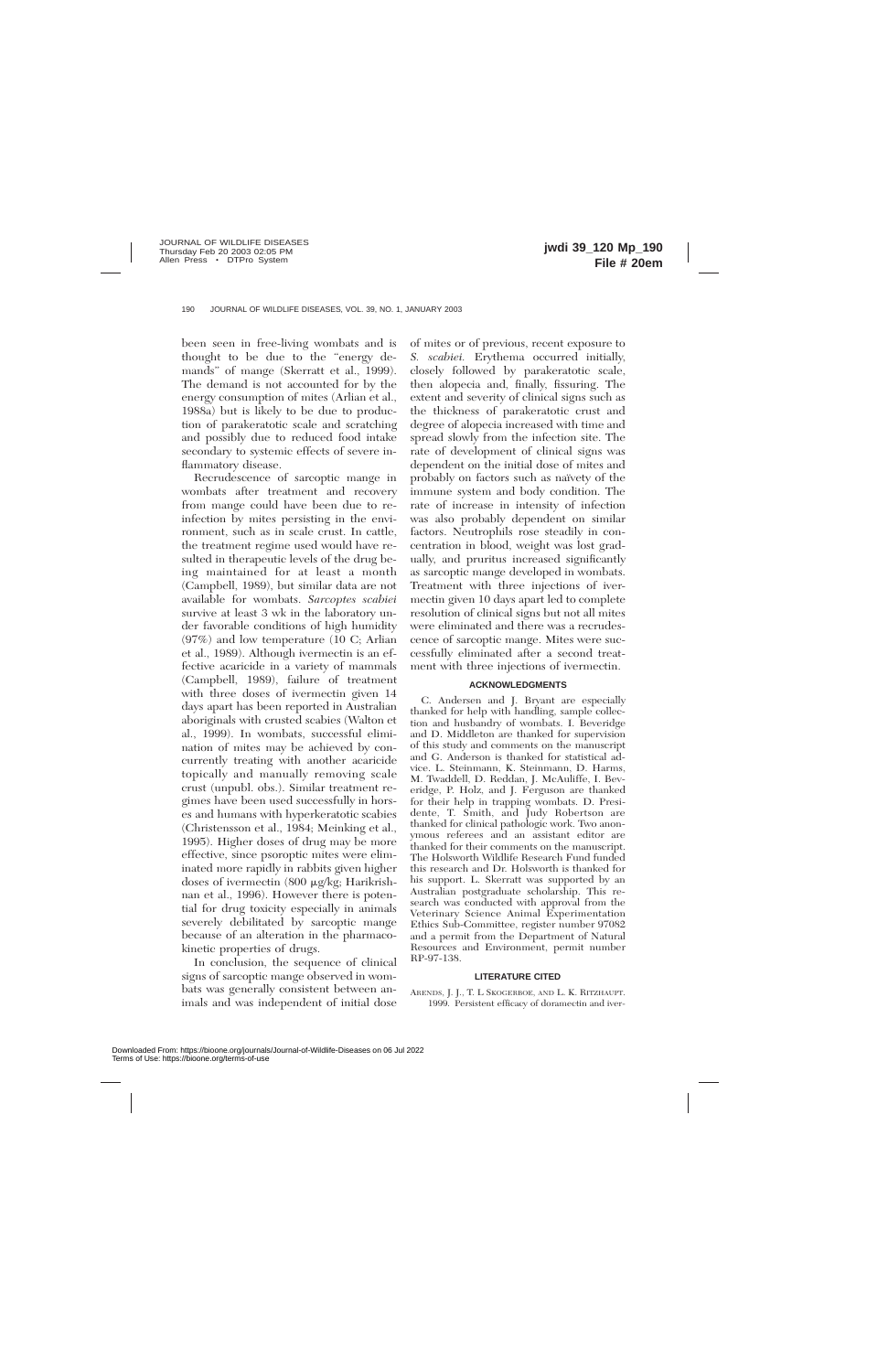mectin against experimental infestations of *Sarcoptes scabiei* var. *suis* in swine. Veterinary Parasitology 82: 71–79.

- ARLIAN, L. G., M. AHMED, D. L. VYSZENSKI-MOHER, S. A. ESTES, AND S. ACHAR. 1988a. Energetic relationships of *Sarcoptes scabiei* var. *canis* (Acari: Sarcoptidae) with the laboratory rabbit. Journal of Medical Entomology 25: 57–63.
	- , , AND , 1988b. Effects of *S. scabiei* var. *canis* (Acari: Sarcoptidae) on blood indexes of parasitized rabbits. Journal of Medical Entomology. 25: 360–369.
	- , D. L. VYSZENSKI-MOHER, AND M. J. POLE. 1989. Survival of adults and developmental stages of *Sarcoptes scabiei* var. *canis* when off the host. Experimental and Applied Acarology 6: 181–187.
- , C. M. RAPP, D. L. VYSZENSKI-MOHER, AND M. S. MORGAN. 1994. *Sarcoptes scabiei*: Histopathological changes associated with acquisition and expression of host immunity to scabies. Experimental Parasitology 78: 51–63.
- , M. S. MORGAN, C. M. RAPP, AND D. L. VY-SZENSKI-MOHER. 1995. Some effects of sarcoptic mange on dogs. Journal of Parasitology 81: 698– 702.
- $\rightarrow$ ,  $\Delta$ ND  $\rightarrow$  1996. The development of protective immunity in canine scabies. Veterinary Parasitology 62: 133–142.
- BAKER, F. J., AND R. E. SILVERTON. 1985. Introduction to medical laboratory medicine, 6th Edition. Butterworth & Co., Sydney, New South Wales, Australia, 383 pp.
- BORNSTEIN, S. 1991. Experimental infection of dogs with *Sarcoptes scabiei* derived from naturally infected wild red foxes (*Vulpes vulpes*): Clinical observations. Veterinary Dermatology 2: 151–159.
	- , G. ZAKRISSON, AND P. THEBO. 1995. Clinical picture and antibody response to experimental *Sarcoptes scabiei* var. *vulpes* infection in red foxes (*Vulpes vulpes*). Acta Veterinaria Scandinavica 36: 509–519.
- CAMPBELL, W. C. 1989. Ivermectin and abamectin. Springer-Verlag, New York, New York, 363 pp.
- CHRISTENSSON, D., E. LINDSTEDT, M. WIERUP, AND J. AROSENIUS. 1984. Sarcoptes-skabb hos häst I Sverige. Svensk Veterinärtidning 36: 15–17.
- DALAPATI, M. R., M. K. BHOWMIK, AND S. SARKAR. 1996. Clinico-haematological, biochemical and pathomorphological changes of scabies in goats. Indian Journal of Animal Science 66: 351–354.
- DAVIS, D. P., AND R. D. MOON. 1990a. Density of itch mite, *Sarcoptes scabiei* (Acari: Sarcoptidae) and temporal development of cutaneous hypersensitivity in swine mange. Veterinary Parasitology 36: 285–293.
	- $-$ , AND  $\longrightarrow$  1990b. Dynamics of swine mange: A critical review of the literature. Journal of Medical Entomology 27: 727–737.

DUNCAN, J. R., K. W. PRASSE, AND E. A. MAHAFFEY.

1994. Veterinary laboratory medicine. Iowa State University Press, Ames, Iowa, 300 pp.

- GERASIMOV, Y. A. 1953. Zudnevaya chesotka dikikh lisits. Bsyesoyuznii Nauchno-issledovatel' skii Institut, Ohotnichevo Promisla. Voprosy Biologii Pushnykh Zverey 13: 116–134.
- HARIKRISHNAN, T. J., D. B. PREMKUMAR, G. SARATH-CHANDRA, AND A. ALBERT. 1996. Efficacy of ivermectin against rabbit mange. Journal of Veterinary Animal Science 27: 145–147.
- LITTLE, S. E., W. R. DAVIDSON, P. M. RAKICH, T. L. NIXON, D. I. BOUNOUS, AND V. F. NETTLES. 1998. Responses of red foxes to first and second infection with *Sarcoptes scabiei.* Journal of Wildlife Diseases 34: 600–611.
- MARTIN, R., K. HANDASYDE, AND L. F. SKERRATT. 1998. Current distribution of sarcoptic mange in wombats. Australian Veterinary Journal 76: 411– 414.
- MCILROY, J. C. 1976. Aspects of the ecology of the common wombat, *Vombatus ursinus* 1. Capture, handling, marking and radio-tracking techniques. Australian Wildlife Research 3: 105–116.
- MEINKING, T. L., D. TAPLIN, J. L. HERMIDA, R. PAR-DO, AND F. A. KERDEL. 1995. The treatment of scabies with ivermectin. New England Journal of Medicine 333: 26–30.
- MELLANBY, K. 1944. The development of symptoms, parasitic infection and immunity in human scabies. Parasitology 35: 197–206.
- PENCE, D. B., L. A. WINDBERG, B. C. PENCE, AND R. SPROWLS. 1983. The epizootiology and pathology of sarcoptic mange in coyotes *Canis latrans* from south Texas. Journal of Parasitology 69: 1100–1115.
- SAMUEL, W. M. 1981. Attempted experimental transfer of sarcoptic mange (*Sarcoptes scabiei,* Acarina: Sarcoptidae) among red fox, coyote, wolf and dog. Journal of Wildlife Diseases 17: 343–347.
- SHEAHAN, B. J., AND C. HATCH. 1975. A method for isolating large numbers of *Sarcoptes scabiei* from lesions in the ears of pigs. Journal of Parasitology 61: 350.
- SKERRATT, L. F. 1998. Diseases and parasites of the common wombat *Vombatus ursinus* in the Healesville area of Victoria. *In* Wombats, R. T. Wells and P. A. Pridmore (eds.). Surrey Beatty & Sons, Chipping Norton, New South Wales, Australia, pp. 317–328.
- , R. MARTIN, AND K. HANDASYDE. 1998. Sarcoptic mange in wombats. Australian Veterinary Journal 76: 408–410.
- , D. MIDDLETON, AND I. BEVERIDGE. 1999. Distribution of life cycle stages of *Sarcoptes scabiei* var *wombati* and effects of severe mange on common wombats in Victoria. Journal of Wildlife Diseases 35: 633–646.
- SOKAL, R. R., AND F. J. ROHLF. 1997. Biometry, 3rd Edition. W. H. Freeman and Company, New York, New York, 887 pp.